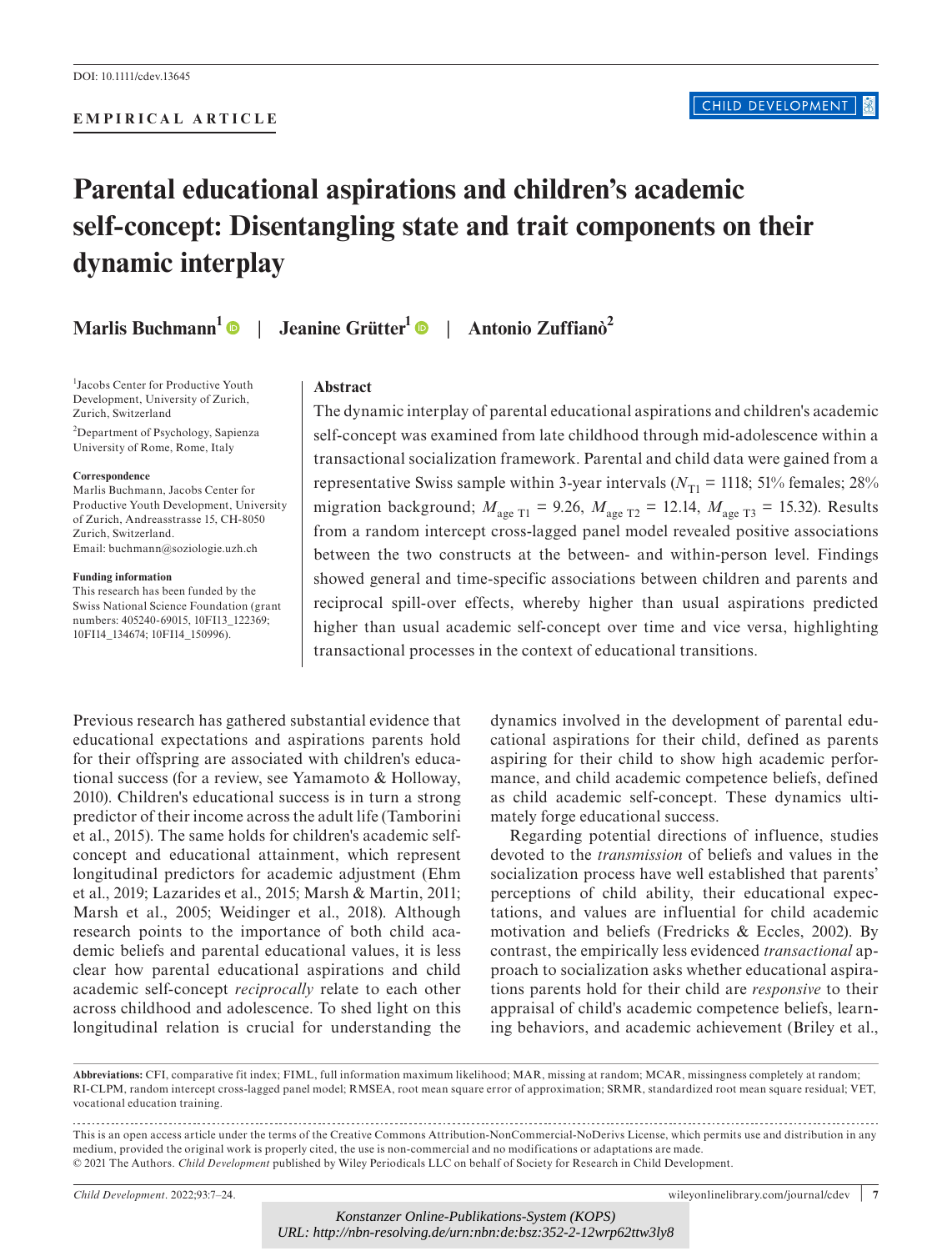2014; Loughlin-Presnal & Bierman, 2017). As research has extensively documented the declining trend in young people's academic competence beliefs from late childhood across adolescence (Gniewosz et al., 2012; Muenks et al., 2018), the question arises whether sensitive parents would adjust their educational aspirations to developmental changes in their child's academic self-concept. Thus, gathering evidence of the mutual influence of both constructs will increase the understanding of how these dynamics unfold and reveal whether the development of parental aspirations and child beliefs represents a process in the sense of a dynamic interplay.

This study attempts to contribute to these questions by asking how parental educational aspirations and child academic self-concept develop in relation to each other between mid-childhood (i.e., age 9), early adolescence (i.e., age 12), and mid-adolescence (i.e., age 15). Furthermore, the present study acknowledges that the development of both parental educational aspirations and child academic self-concept is embedded in the educational context in which these processes unfold. Institutional characteristics of the educational system that structure educational trajectories may shape the process of interest such that *time-specific differences* in the assumed patterns emerge. These mutual socialization processes may be heightened when anticipating educational transitions, for example, parents with high educational aspirations may put more effort into their child's learning while their children may be more sensitive to feedback from their parents during these times of heightened academic pressure. Accordingly, research has documented that school transitions are times of major changes in the development of academic beliefs and values (Gniewosz et al., 2012; Watt, 2004). Hence, the current study examines patterns of parent–child mutual influence during transitions in the context of a strongly stratified educational system (i.e., Switzerland), where tracking by ability characterizes educational transitions.

In particular, this study explores state and trait differences in parental educational aspirations and child academic self-concept in the context of time-specific educational demands (i.e., transitions), since recent research has distinguished between state and trait components in these constructs (Hamaker et al., 2015; Mulder & Hamaker, 2020). From a developmental perspective, the study of these complex processes across the period from late childhood to mid-adolescence allows for novel insights into how educational aspirations and academic self-concept shape each others' development longitudinally, and whether there are differences between childhood and adolescence.

#### **Parental educational aspirations and child academic self-concept**

Previous research has predominantly investigated the two closely related, but *distinct* constructs of educational

expectations and educational aspirations parents hold in connection with young people's educational attainment (Fishman, 2019). Likewise, a large body of literature is devoted to the (longitudinal) associations between the construct of academic self-concept and educational achievement (Ehm et al., 2019; Marsh & Craven, 2006; Marsh & Martin, 2011; Marsh et al., 2005). Despite the evidence regarding the importance of parental educational expectations for their child's academic beliefs, little is known about the longitudinal relation between parental educational aspirations and child academic self-concept across childhood and adolescence. However, the study of these aspirations in relation to child academic selfconcept is particularly important, as the former include a strong motivational undertone and the latter shows a declining trend across late childhood and adolescence (Fredricks & Eccles, 2002; Gaspard et al., 2019; Muenks et al., 2018; Nagy et al., 2010; Steinhoff & Buchmann, 2017).

Focusing on parental educational aspirations (i.e., parents wanting their child to show high academic performance), this study emphasizes a strong motivational component. Such aspirations incorporate goals parents set for their child regarding the importance of doing well in school and the desired educational attainment of the child. When theorizing the significance of school performance, research has framed the educational aspirations parents hold for the child as the extent to which they want their child to show interest and excel in specific academic domains (e.g., math; Frenzel et al., 2010). Although often neglected in the literature, (parental) educational aspirations need to be distinguished from parental educational expectations (Rutherford, 2015). The latter refer to the level of education parents *expect* their child to attain.

Much research has focused on the associations between parental educational expectations and child educational attainment, taking child academic self-concept as a mediating factor into account (Marsh & O'Mara, 2008; Neuenschwander et al., 2007). The preference of aspirations over expectations in this study is rooted in the assumption that parents who express the importance of education for their child by wanting their child to be among the top performers in class may instill these values in their child. The child may thus be inspired and motivated to adhere to these values, which is likely to promote effortful engagement in school, translating into higher academic self-concept (Gniewosz et al., 2012).

A large body of literature conceives of the construct of *academic self-concept* as mental representations of one's abilities in academic domains (Brunner et al., 2009). These representations are expressed in self-believed academic competencies based on one's evaluation of abilities in different academic domains (Marsh et al., 2005; Muenks et al., 2018). Domain-specific and domain-general academic self-concepts are distinguished, whereby the latter has been cast in a multidimensional structural model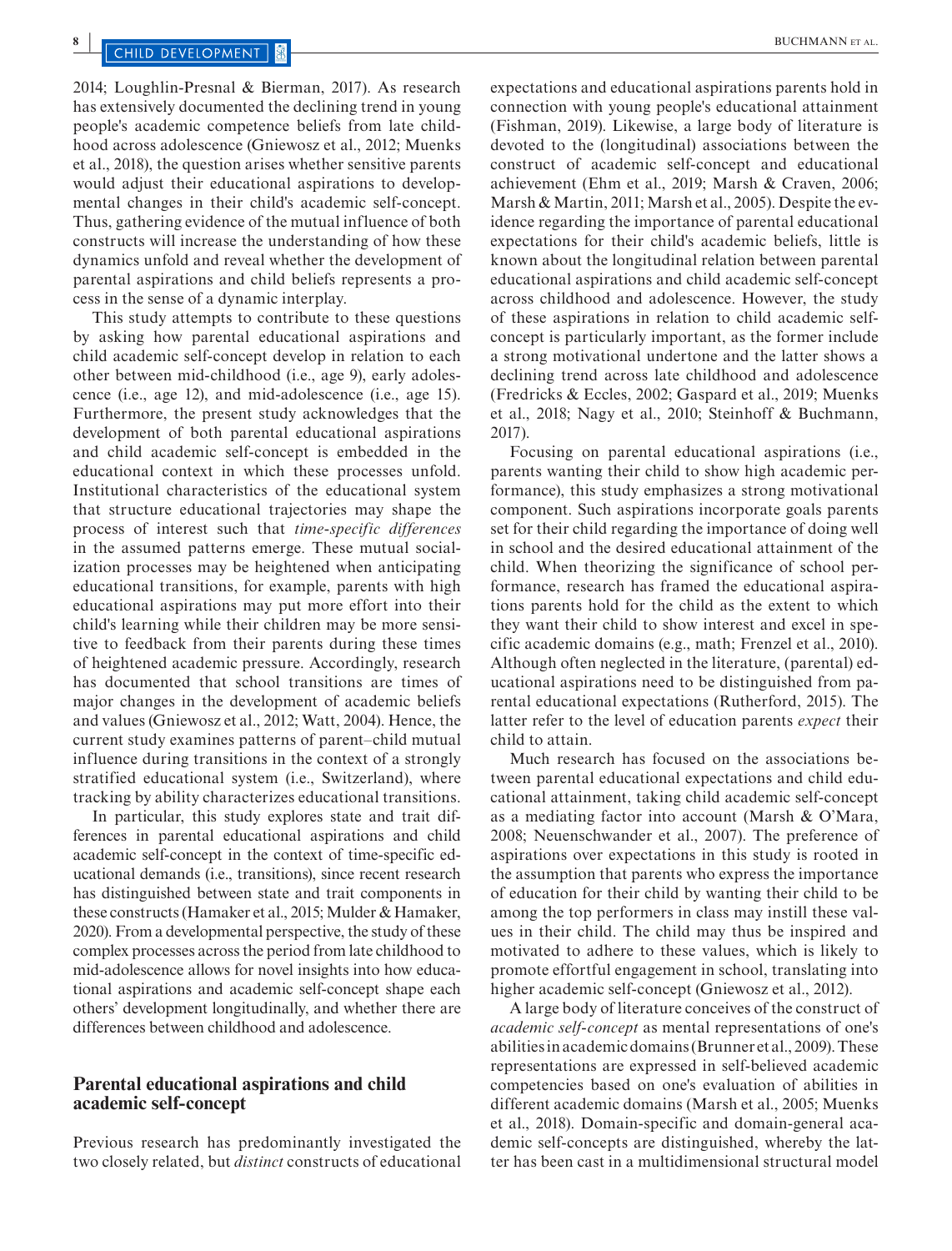that positions the domain-general self-concept at the apex of the self-concept hierarchy (Brunner et al., 2008). Consistent with the general definition of this concept, but not relying on individuals' ability evaluation of academic subjects, another research tradition conceptualizes this construct as general feelings of academic competence (Harter, 2006; Loughlin-Presnal & Bierman, 2017). Both definitions have in common that they tap into academic ability-related competence beliefs. The present study follows the latter tradition, assuming that parental educational aspirations may provoke an overall sense of being academically competent.

The importance of studying academic self-concept in childhood and adolescence also derives from the strong evidence that competence-related beliefs are linked to a range of behaviors that are highly relevant for learning such as cognitive engagement, effort, and persistence (Fredricks & Eccles, 2002). From a developmental perspective, these linkages gain in salience, as research documents that young people's academic competence beliefs, on one hand, become more stable; however, on the other, decline across adolescence (Fredricks & Eccles, 2002; Gaspard et al., 2019; Muenks et al., 2018; Nagy et al., 2010; Steinhoff & Buchmann, 2017). This decrease is part of the profound changes in the multidimensional selfconcept experienced during this developmental period, including self-perception and self-evaluation of various aspects of the self (Gecas, 1982; Harter, 1999), and manifested in the decline in the positive self-concept (e.g., Hadley et al., 2008). Potential reasons for these developments of competence-related beliefs are the decreasing person–environment fit in schools (Gniewosz et al., 2012; Wigfield et al., 2015), the increasing importance of social comparison processes, particularly among peers in school (Muenks et al., 2018), and cognitive developmental processes leading to a growing awareness of one's strengths and weaknesses (Harter, 2006). In this context, an unanswered question is whether high parental educational aspirations are helpful in buffering or attenuating the decline. The current study addresses this research gap by providing empirical evidence on the dynamic interplay of parental educational encouragement and child academic competence beliefs across late childhood and mid-adolescence.

### **Transmission of parental educational aspirations to child academic self-concept**

A substantial body of research has cast the influence of parental educational expectations, beliefs, and values on child academic motivation, beliefs, and ultimate educational attainment in socialization theories that stress the transmission of beliefs and values from parents to children (Fredricks & Eccles, 2002; Gniewosz & Noack, 2012; Gniewosz & Watt, 2017; Lazarides et al., 2015; Pesu et al., 2016). In the sociological tradition, the Wisconsin

model of status attainment has claimed that parental educational aspiration is a critical mediator of the link between family social background and offspring educational attainment (Andrew & Hauser, 2011; Sewell et al., 2003). In psychological research, Eccles's expectancyvalue theory is particularly prominent, maintaining that academic motivation in children stems from perceived academic competencies and the value attributed to education by their parents (Eccles & Wigfield, 2002; Fredricks & Eccles, 2002). Children's beliefs in their academic abilities and the importance of education are forged through parents' perceptions of their child's academic ability and their concomitant educational expectations (Fredricks & Eccles, 2002; Pesu et al., 2016).

A refinement of the expectancy-value model includes the differentiation of parental educational values into general beliefs and child-specific ones (Eccles, 2007). According to this model, parents' general educational beliefs, such as valuing school achievement, tend to translate into child-specific ones, but they are also linked to parenting behaviors expressed, for example, by active involvement with, and monitoring of, children's school work and time spent on other achievement-related activities (Eccles, 2007). This distinction helps to better understand achievement-related socialization processes, as parental considerations of the child's ability and competencies may help fine-tune child-specific educational aspirations. Overall, theoretical models built on the transmission of parental beliefs and values conceive of parents as socialization agents who instill ability-related competence beliefs and educational values in their children, who then internalize them. Such models regard parents as broadcasters and children as receivers in the socialization process (Briley et al., 2014).

The literature has provided several mechanisms for the transmission process, mostly based on parental educational expectations. Little is known, however, how parental educational aspirations affect child academic competence beliefs. The present study posits that high parental aspirations for the child may motivate parents to be strongly committed to and involved in the child's learning process, both at home and at school (Murayama et al., 2016; Simpkins et al., 2015). If children perceive higher parental involvement, they may show higher appreciation for schooling and be motivated to strive for educational success (Rutherford, 2015), thus enhancing their academic competence beliefs (Loughlin-Presnal & Bierman, 2017). In these views, parental involvement in child learning is thought to operate as a transmission belt, coupling parental aspirations with child beliefs (Gniewosz & Noack, 2012). In addition, the mechanism of parental aspirations to child academic self-concept may be rooted in the child's involvement in the learning process, consisting of a series of steps. Parents who value education highly for their child may specifically reinforce effortful learning behaviors (Briley et al., 2014), resulting in higher academic success, further enhancing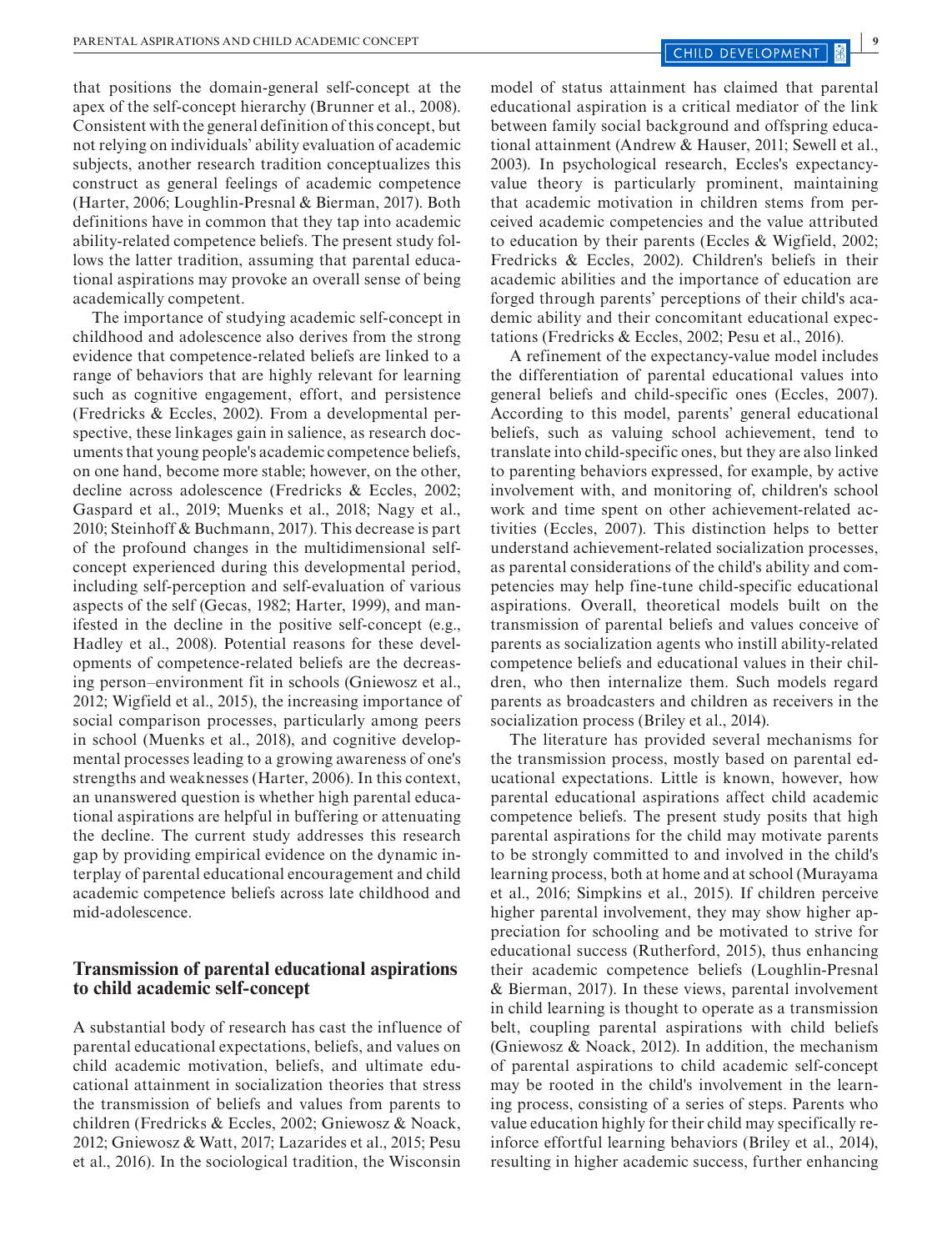academic competence beliefs (Froiland et al., 2013; Neuenschwander et al., 2007).

Research documents that the transmission of educational beliefs and values from parents to child weakens, as the offspring grows older (Gniewosz & Watt, 2017). The developmental task of becoming reliable, responsible, and independent actors increases adolescents' urge for more autonomy and self-determination. In this process, social contexts outside the family become more influential, reducing parental influence on children (Branje, 2018). Furthermore, Sameroff (2010) argues that, because development becomes increasingly self-directed in adolescence, external influences on adolescent beliefs and behavior decline. This raises the question whether parents adjust their educational aspirations when they perceive these developmental changes in their child, as captured in transactional processes.

#### **Parent–child mutual influence: Transactional processes**

If parents adjust their educational aspirations, they are not solely socialization agents of academically relevant child beliefs and behaviors. Sharing the same family context with intensive interactions, they are rather engaged in an ongoing process of mutual influence, where effects of parents and children co-occur. Such a bidirectional relation could represent a dynamic reciprocal interplay of potentially mutual reinforcement.

The dynamic reciprocal interplay of parental educational aspirations and child academic self-concept is captured best with a transactional framework of socialization (Briley et al., 2014; Bronfenbrenner & Ceci, 1994; Sameroff, 2009), stressing the dynamic roles of the actors involved. In this respect, children influence their own development by playing an active role for the academically relevant parenting they receive (Briley et al., 2014).

In the realm of educational expectations, academic beliefs, and educational attainment, the evidence for such reciprocal parent–child transactions is still scarce. We are aware of four studies that have investigated this question: Briley et al. (2014) approached the transactional process longitudinally and with genetically informed twin data. The results of their cross-lagged panel model supported a transactional framework for children from kindergarten age to fifth grade. Thus, parents are responsive to individual differences of their children, and children actively shape the educationally relevant parenting they receive. A second example is the four-wave panel study of Loughlin-Presnal and Bierman (2017), assessing children from low-income families when they attended grades 1, 2, 3, and 5. This study examined parental academic expectations and child academic outcomes (i.e., direct measurement of reading fluency). In contrast to Briley et al. (2014), their findings point to developmental changes in

parent–child influence patterns, revealing reciprocal influences in early elementary school, but not in later elementary school. With regard to older age groups (i.e., fifth to tenth graders), Murayama et al. (2016) showed positive reciprocal relations over time, linking parental aspirations and child math achievement. In their study, the child-to-parent influence was weaker than the parent-to-child effect. Lastly, Zhang et al. (2011) documented reciprocal relations among student and parental educational expectations and academic achievement based on a two-wave study with adolescents in 8th and 12th grades. Based on this limited longitudinal evidence on specific reciprocal relations, we expect bidirectional transaction processes between parents and children in the realm of academically relevant beliefs and values, forming a dynamic reciprocal interplay of mutual reinforcement. Extending this prior work, this study assumes that these associations are time-specific, depending on the context of developmental demands posed by the educational context, which may increase the salience of parental aspirations.

#### **Parent–child reciprocal dynamics in the context of school transitions**

As institutional characteristics of educational systems structure educational trajectories, they may render particular schooling periods more in need of parental attention as well as student motivation and effort. For tracked and strongly stratified educational systems, previous research documented that educational transition periods marked by ability tracking trigger complex processes of agency activation in student academic interest and effortful engagement (Steinhoff & Buchmann, 2017). Similarly, Basler and Kriesi (2019) showed that students adapt their occupational aspirations before and after ability-tracked educational transitions. Likewise, Gniewosz et al. (2012) documented the short-term evolution of fluctuations in student academic self-concept before, during, and after secondary school transitions. Evidence also supports the assumption that school transitions are periods when students need increased information that may *temporarily* heighten the influence parents or other socialization agents exert on ability-related beliefs (Gniewosz & Watt, 2017), leading to time-specific fluctuations in parental aspirations and child academic self-concept.

Due to the heightened academic demands, transitions pose risks for students' social and emotional adjustment (e.g., Gasser et al., 2018). School transitions can be seen as critical life events (Meckelmann, 2004), which can be associated with high levels of experienced stress, posing a potential threat to students' concepts of their ability (Ball et al., 2006). Given the idea that parental aspirations positively predict a child's academic self-concept, parents may assume a protective role for their children's adjustment in transitions.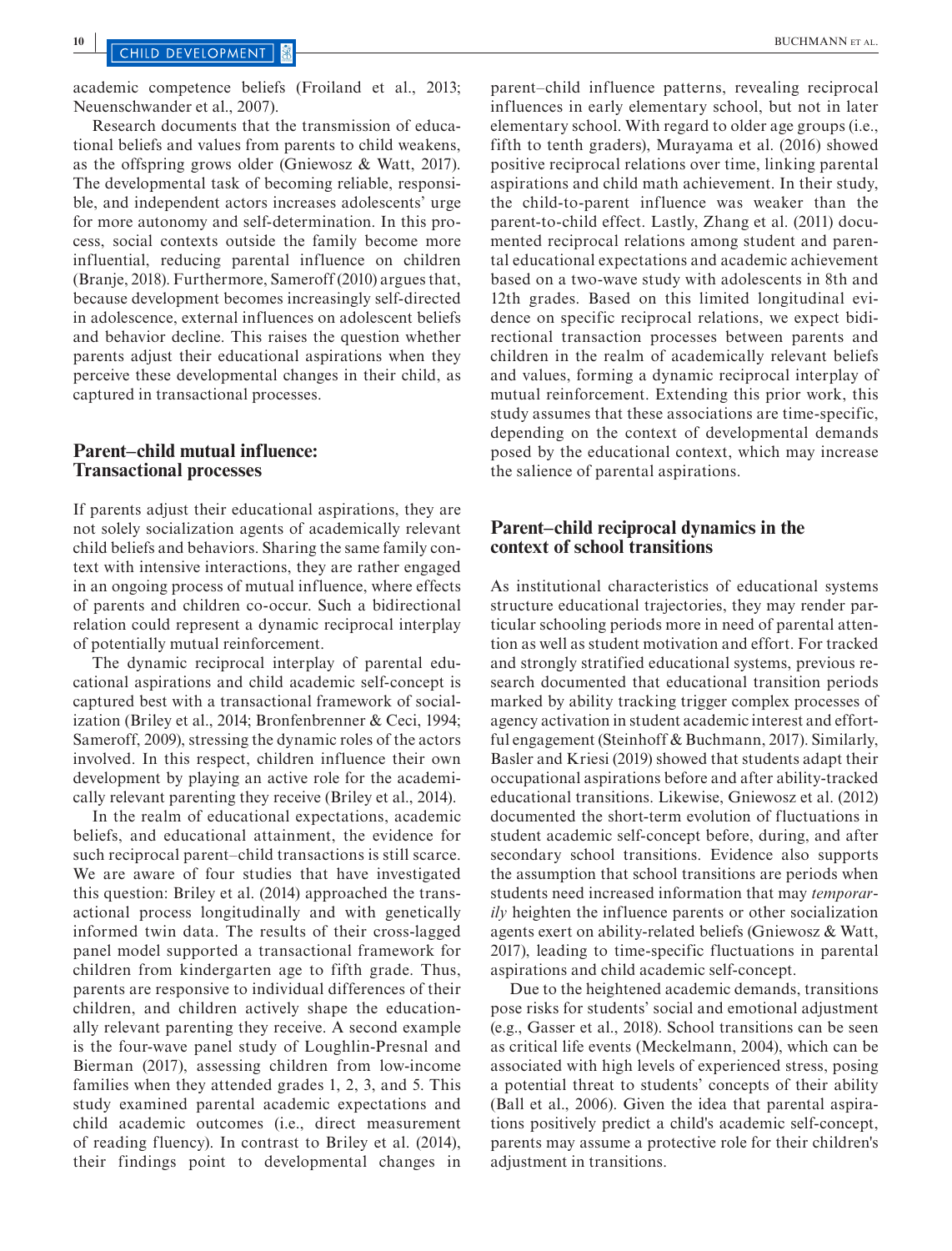The period before an impeding transition may also provoke a process of anticipatory socialization on the part of both students and their parents, as they become aware of upcoming tracked transitions. Particularly when school transitions involve tracking by ability, they realize what is at stake, as track placement greatly determines future educational chances (Buchmann et al., 2016). Upcoming streaming by ability set developmental deadlines (Heckhausen & Buchmann, 2019; Heckhausen & Tomasik, 2002). Impending developmental deadlines represent "urgent" phases of engagement, requiring that the involved actors adjust their beliefs and goal striving before the deadlines have arrived. If they are not in sync with the deadline, opportunities will be foregone.

### **Current study**

This study examined how parent educational aspirations and child academic self-concept develop in relation to each other between late-childhood (age 9), early adolescence (age 12), and mid-adolescence (age 15). The main assumption of a dynamic interplay between these two constructs was investigated in the context of the Swiss education system, in which ability tracking is institutionalized (Buchmann et al., 2016). The first tracking takes place at the end of sixth grade at the age of 12/13. Based on grades, teacher recommendation, and/or entry exams, which varies by cantons (i.e., states), students transition into one of three tracks of lower-secondary education. These three tracks are characterized by low, medium, and high academic demands (Neuenschwander et al., 2007). After completion of lower-secondary education, almost all students continue with post-obligatory, upper-secondary education, channeled again into tracks of vastly different academic demands. This second transition, around the age of 15/16, is again based on selection mechanisms that vary by states. Students are channeled to either vocational education (VET; duration of 2–4 years) or to one of several tracks of general education (e.g., gymnasium) that also vary in duration. Pronounced track differences in academic requirements exist both within VET tracks and tracks of general education (Basler & Kriesi, 2019). Research has shown that lower-secondary track allocation is rather decisive for tracking into upper-secondary education (Buchmann et al., 2016). The Swiss educational system is exemplary for studying the hypothesized dynamic interplay, as school transitions involving tracking by ability are likely to engender *time-specific* fluctuations in both parental educational aspirations and child academic competence beliefs. The panel design of this study has taken the timing of these transitions into account to assess the time-specific dynamics. This entails that both parental educational aspirations and child academic self-concept have been assessed *before* the occurrence of an abilitytracked transition. Given our focus on the time-sensitive

interplay of parental educational aspirations and child academic self-concept, we tested our hypothesized model by using cross-lagged panel modeling with latent random intercepts for each construct (RI-CLPM; Hamaker et al., 2015). We chose this procedure as it distinguishes trait-like (i.e., stable) from state-like (i.e., time-specific deviations from the stable parts) of each construct.

Based on the transactional framework of socialization (e.g., Briley et al., 2014; Bronfenbrenner & Ceci, 1994; Loughlin-Presnal & Bierman, 2017; Sameroff, 2009; Zhang et al., 2011), we hypothesized, at the trait level, a positive association between the stable, time-invariant latent intercepts of parental educational aspirations and child academic self-concept (i.e., parents with higher educational aspirations, in general, also had children with higher self-concept; *Hypothesis 1a*). Moreover, we also expected that these associations would operate at the time-specific level as well (i.e., time-specific covariation). Put differently, we hypothesized that higher than usual levels of parental aspirations would relate to higher than usual levels of academic self-concept *at the same time point* (*Hypothesis 1b*). We reasoned that parents and children share the same family environment, where they talk and interact with each other thereby exerting a reciprocal influence, which is particularly important in light of an upcoming ability-tracked educational transition.

In addition, we examined spill-over effects in which higher than usual levels of parental aspirations at time T would predict higher than usual the level of child academic self-concept at  $T + 1$  and vice versa. First, anticipating an upcoming ability-tracked transition, both parents and children, show time-specific changes (i.e., state-level) in educational aspirations and academic selfconcept, respectively, that are above their dispositional tendencies across time. Hence, we hypothesized transactional processes (i.e., at the state level; *Hypothesis 2a*). Moreover, we assumed that the path from the state-like deviations of parental educational aspirations to the deviations of child academic self-concept at the subsequent time point would be stronger than the same path from child academic self-concept to later parental educational aspirations (*Hypothesis 2b*). Hypothesis 2b was based on socialization theory advocating the intergenerational transmission of academic values and beliefs from parents to children (e.g., Fredricks & Eccles, 2002; Simpkins et al., 2015). It also considered that parents may grasp better what it takes to handle upcoming developmental deadlines (Heckhausen & Tomasik, 2002), and findings pointing to the protective role of parents in times of stressful and demanding transitions (e.g., Gniewosz & Watt, 2017).

Finally, we assumed differences with respect to abilitytracked school transitions and developmental changes between children and adolescents. With regard to transitions, the first transition (i.e., age 12/13) decisively channels future educational opportunities as students in tracks of lower-secondary education with lower academic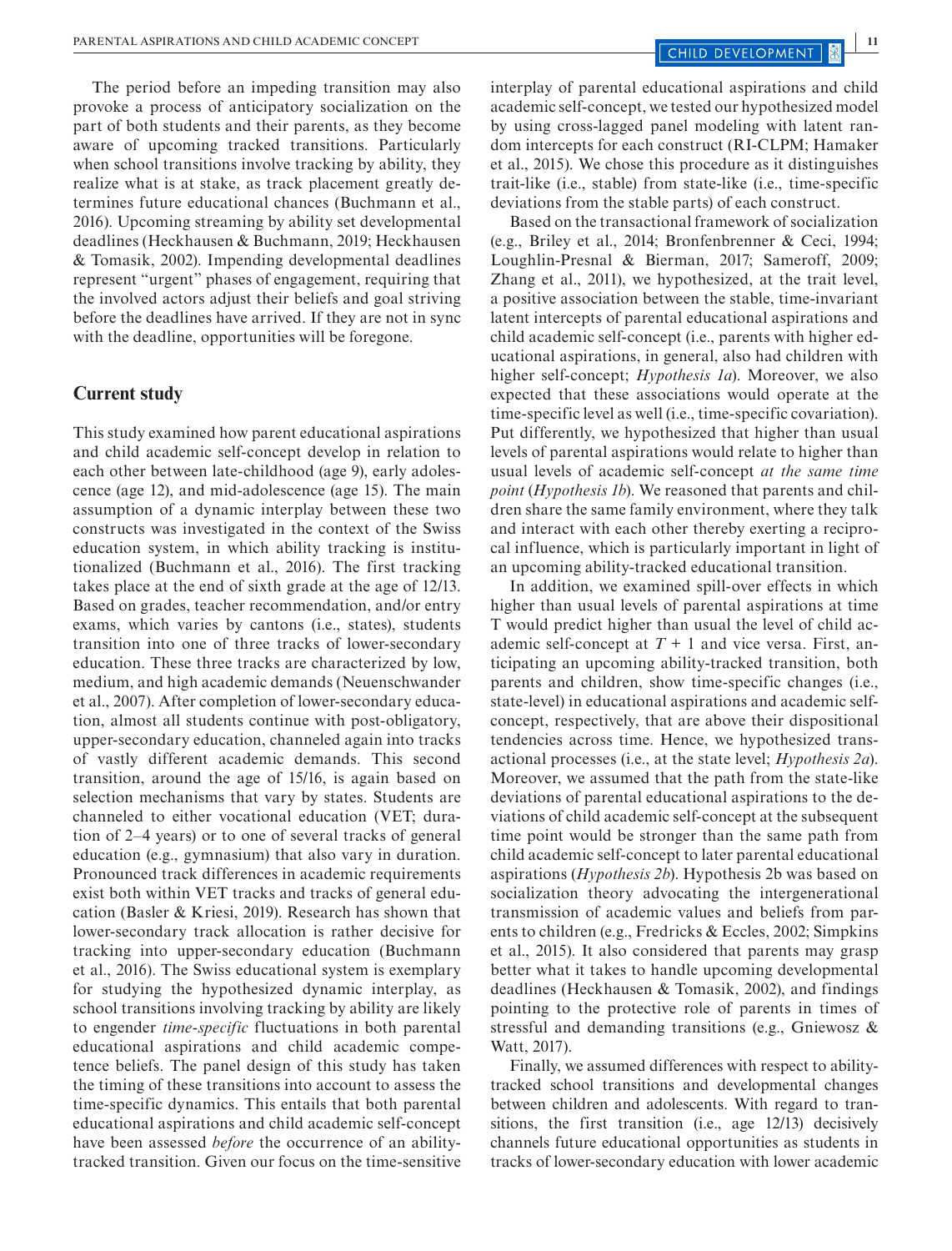## **12 12 DEVELOPMENT 12 EXECUTE 20 CHILD DEVELOPMENT 12 BUCHMANN** ET AL.

requirements learn at a slower and less demanding pace. Thus, it gets more difficult at the second transition to make up for missed opportunities of having been assigned to an academically more demanding track at the first transition. As both parents and children are aware of this nexus, the transactional socialization processes may be less powerful at the second transition. With regard to developmental differences, adolescents may be less susceptible to parental influences, as their self-concept has stabilized (Muenks et al., 2018) and their need for self-determination and autonomy increases (Gniewosz & Watt, 2017). We hypothesized that the transactional (i.e., spill-over) associations between the state-like deviations of parental educational aspirations and child academic self-concept would be stronger at the first school transition than at the second one (*Hypothesis 3*). As our hypotheses are carefully developed based on the chosen theoretical framework, our analytical approach was confirmatory.

Since research provides ample evidence that both parental educational aspirations and child academic self-concept differ particularly by gender, migration background, parental education, and cognitive competence (Fredricks & Eccles, 2002; Loughlin-Presnal & Bierman, 2017; Wigfield et al., 2015), these aspects were controlled for in the analyses.

#### **METHODS**

#### **Participants and design**

Children and their parents were assessed at three time points with an interval of 3 years, starting at the age of 9. They were part of the COCON study, a multi-cohort panel research project with a representative sample for the German- and French-speaking parts of Switzerland. The child cohort was sampled in a two-step process (first step: 131 communities stratified by type and size; second step: random draw of 1905 households, response rate 78%). To control for potential nonresponse bias in sampling, we included a sampling weight in our analyses. This sampling weight controlled for the issue that some parents did not take part in the study due to lack of language skills or health issues. The child cohort was followed from the age of 6 through the age of 18.

The variables of interest for this specific study have been assessed at three waves. Importantly, the measurement occasions are located before the first and second transition. The assessments relevant for this study started at the age of 9, which refers to the first measurement time (T1). At T1, 1118 older children (51% females,  $M_{\text{ageT1}} = 9.26 \text{ years}, SD_{\text{T1}} = 0.20 \text{ and } 1112 \text{ of their pri-}$ mary caregivers (93.9% mothers, 5.9% fathers, 0.2% other caregivers,  $M_{\text{ageT1}} = 40.95$  years,  $SD_{\text{T1}} = 4.81$ , range = 28– 60 years) participated, followed by 1038 early adolescents  $(M_{\text{age T2}} = 12.14 \text{ years}, SD_{\text{age T2}} = 0.21 \text{ years}) \text{ and } 1024$ of their primary caregivers at the second measurement time (T2), and 930 mid-adolescents ( $M_{\text{age T3}} = 15.32$  years,

*SD*<sub>age T3</sub> = 0.20 years) and 874 primary caregivers at the third measurement time (T3). Parents' age was representative for the Swiss context (i.e., their age was measured when their child was 9 years old, so they were around 32 years old when the child was born; Swiss Federal Statistical Office, 2021). Regarding their social background, 28% of the children had a migration background (Italy: 25%, Germany: 13%, France: 10%, former Yugoslavia: 7%, Spain: 6%) and in 37% of the parents at least one party held a university degree.

This study was conducted in accordance with ethical standards of the American Psychological Association and the Helsinki Declaration. In addition, the study's adherence to the Human Research Act was monitored by the Swiss National Science Foundation. Parents and children were informed that this study addressed the development of children in different life situations and their educational tracks. Parents' informed consent for their and their child's participation was obtained before each interview (i.e., written consent for the first survey wave, followed by detailed written information and oral consent before each subsequent interview at each wave). In some rare cases, parents gave consent for the interview of their child, but did not participate in the primary caregiver interview (i.e., 0.1% at T1, 1% at T2, and 6% at T3). In addition, oral assent of the children was requested and they could withdraw from the study any time. Trained research assistants interviewed participants in face-to-face interviews in their homes.

#### **Attrition and missing data analysis**

Out of the 1118 children and 1112 caregivers interviewed at the child's age of 9, 82% of the children  $(n = 930)$  and 79%  $(n = 874)$  of the primary caregivers remained in the sample until the third data collection 6 years later. When considering the percentage of missing data at each time point, 5% of the data of parental aspirations was missing at T1, 10% at T2, and 24% at T3. For academic selfconcept, 0.2% of the data was missing at T1, 8% at T2, and 18% at T3. As Little's missingness completely at random (MCAR) test (Little, 1988) was significant, our data did not meet the strict criteria for MCAR (i.e., the missingness on one variable was unrelated to observed and unobserved variables). Thus, we examined whether we could predict missingness by demographic variables and the primary study variables at ages 9 and 12 using a binary logistic regression model.

The results showed that children from parents with higher parental education (odds ratio = 1.47,  $CI_{95\%}[1.05,$ 2.09]) were significantly more likely to remain in the study than children from parents with lower education while none of the primary study variables were associated with missingness. Thus, we concluded that missing at random (MAR; i.e., the missingness was related to observed variables) was supported (see Enders (2010) for an in-depth discussion) and we accounted for missing data with full information maximum likelihood estimation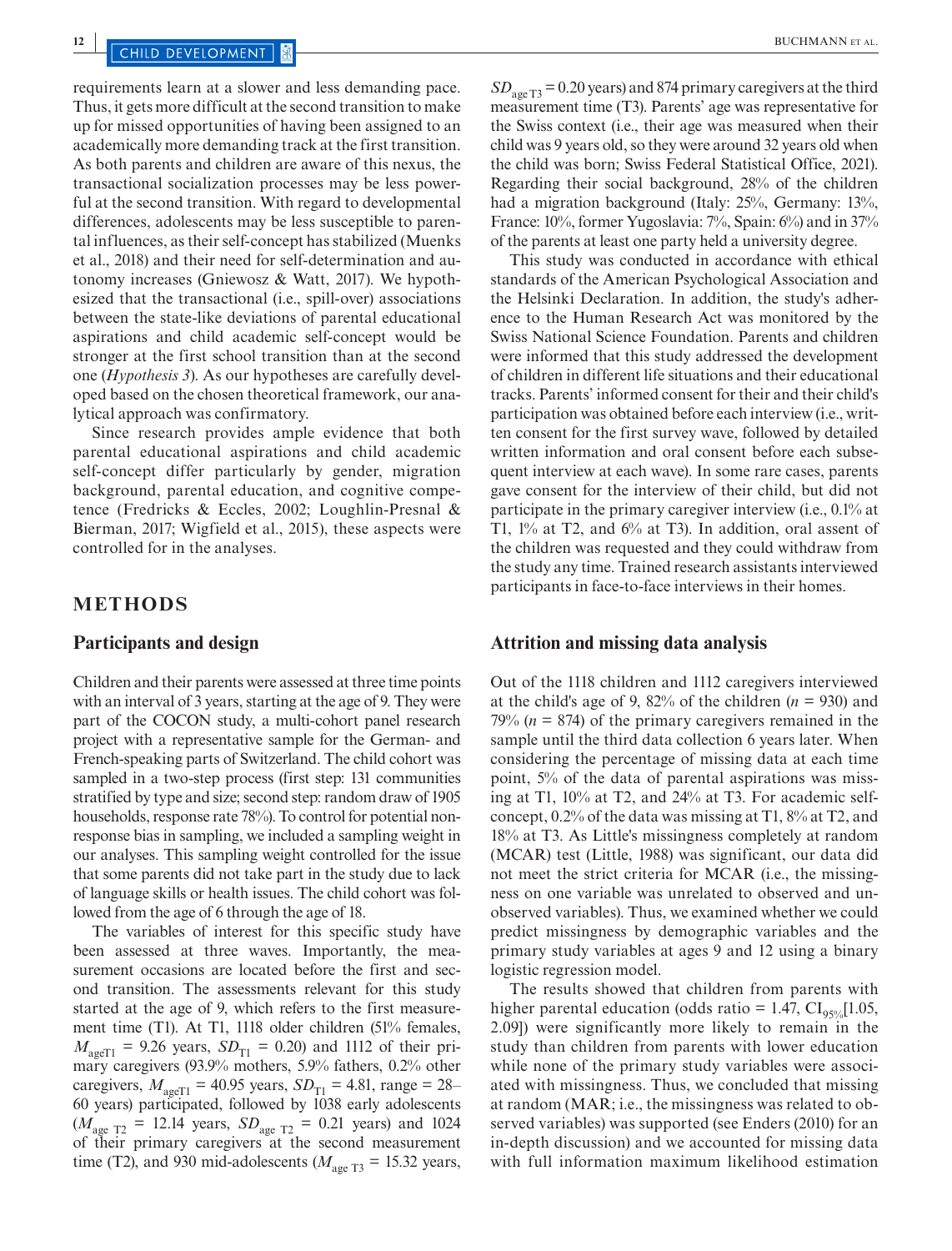|                                         |      | SD              |                    | $\widehat{\mathbf{c}}$ | ල                         | E                 | ⊙َ         | ၜ                 | E           | ຣ        | ම        | $\widehat{\Xi}$ |
|-----------------------------------------|------|-----------------|--------------------|------------------------|---------------------------|-------------------|------------|-------------------|-------------|----------|----------|-----------------|
| $1.$ Sex                                |      |                 |                    |                        |                           |                   |            |                   |             |          |          |                 |
| 2. Migration background                 |      |                 |                    | $\widehat{\mathbb{J}}$ |                           |                   |            |                   |             |          |          |                 |
| 3. Parental education                   |      |                 | 5.                 | $-13***$               |                           |                   |            |                   |             |          |          |                 |
| 4. Cognitive competence <sup>11</sup>   | 2.89 | 49              | $-0.09$            | $-0$                   | $10^{***}$                | (69)              |            |                   |             |          |          |                 |
| 5. Parental aspirations <sup>T1</sup>   | 2.95 | 0.72            | .05                | $-.25***$              | $\cdot$ 11 <sup>***</sup> | $10^{**}$         | (5)        |                   |             |          |          |                 |
| 6. Academic self-concept <sup>11</sup>  | 3.39 | 49              | $\approx$          | $\ddot{5}$             | $\cdot$ 11 <sup>***</sup> | $17***$           | $.17***$   | (75)              |             |          |          |                 |
| 7. Parental aspirations <sup>12</sup>   | 2.92 | 0.69            | $.05$ <sup>†</sup> | $-.21***$              | $.13***$                  | $12^{***}$        | $60^{***}$ | $.14^{***}$       | (.71)       |          |          |                 |
| 8. Academic self-concept <sup>12</sup>  | 3.23 | 1.48            | $\ddot{\circ}$     | $-.03$                 | $.17***$                  | $.19***$          | $21***$    | $42^{***}$        | $26***$     | (70)     |          |                 |
| 9. Parental aspirations <sup>13</sup>   | 2.80 | 0.60            | $^{**}$ 08.        | $-15***$               | $.06^{\dagger}$           | $\prod_{i=1}^{n}$ | 41         | $\prod_{i=1}^{n}$ | $.46^{***}$ | $.12***$ | (71)     |                 |
| 10. Academic self-concept <sup>13</sup> | 2.77 | $\overline{14}$ | $.08^{**}$         | $-0.08$ <sup>**</sup>  | $^{**}$ .09               | $.19***$          | $.15***$   | $.30***$          | $18^{***}$  | $.38***$ | $.25***$ | (.85)           |

(method: FIML) in *Mplus 8.2* (Muthén & Muthén, 2017). Since all information is used to inform parameter values and standard errors, FIML results in unbiased param eter estimates under the assumption of MAR, particu larly when the variables predicting study attrition are included in model estimation (Enders, 2010).

#### **Measures**

Descriptive statistics, correlations, and reliability coefficients of the study variables are shown in Table 1.

### Child academic self-concept

Students rated their academic self-concept (1 = *not at all true* to  $4 = completely true$  *irue*) using three items (i.e., "In school, I belong to the faster students," "I am very good with exams," "I almost always find the correct answer"), from the German version of Harter-Scale of perceived competence (Asendorpf & Aken, 1993). Omega reliabil ity coefficients were .67, .71, and .71 at T1, T2, and T3, respectively.

### Parental educational aspirations

Caregivers, using a six-point scale (1 = *not at all true* to 6 = *completely true*), were asked about their as pired achievement of their child in comparison to the other students in class for the two major subjects (Neuenschwander, 2003). The items were as follows: "I want my child to be among the best students in class (1) in Math and (2) in German (for the German-speaking part) or French (for the French-speaking part)." Omega reliability coefficients were .75, .70, and .85 at T1, T2, and T3, respectively.

## Control variables

We controlled for *gender*  $(0 = \text{female}, 1 = \text{male})$ , *migration background* ( $0 = no$ ,  $1 = yes$ ; yes = one parent was not born in Switzerland), *parental education* (0 = both par ents lower than tertiary education,  $1 = at$  least one has a tertiary degree), and cognitive competence (assessed at the age of 9 by the Culture Fair Intelligence Test-1 with the matrices subscale test, whereby higher values denote higher cognitive competence; Cattell et al., 1977).

#### **Data analytic approach**

†≤ .1.

\**p* < .05; \*\**p* < .01; \*\*\**p* < .001, two-tailed.

 $k_p < .05;$  \*\* $p < .01;$  \*\*\* $p < .001$ ,

two-tailed

In order to test our hypotheses about time-sensitive changes in parental aspirations and child academic self-concept and their association, we conducted a cross-lagged panel model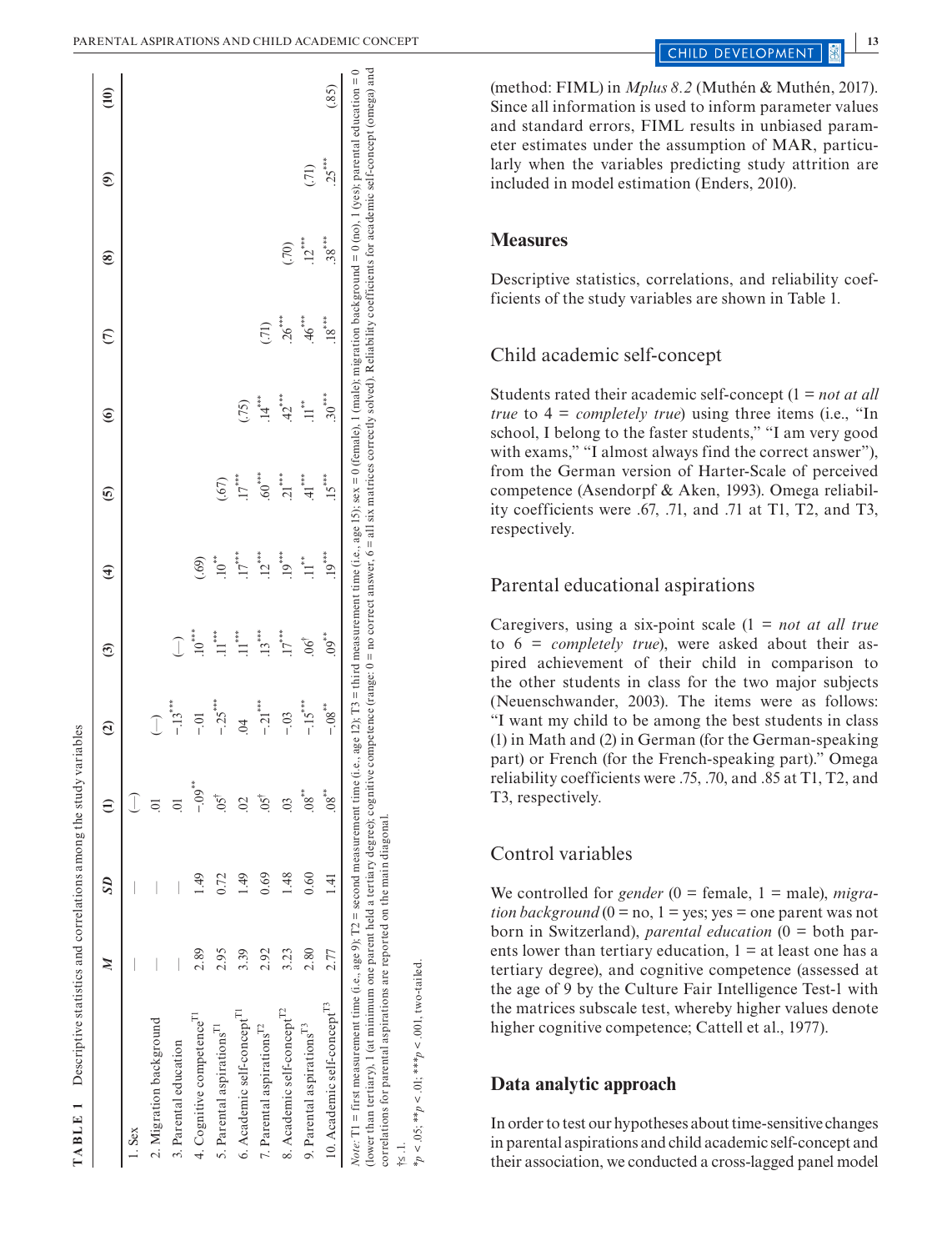## **144 <b>144 INCHER EXECUTAR ET AL. 144 INCHARGE 144 INCHARGE 144 INCHARGE 144 INCHARGE 144 INCHARGE 144 INCHARGE 144 INCHES**

with latent random intercepts for each construct (Hamaker et al., 2015). While traditional CLPM does not distinguish between- and within-person effects, the RI-CLPM allows modeling both stable or dispositional (i.e., *trait-like*) aspects and time-specific changes taking place within participants (i.e., *state-like* aspects or fluctuations at a given point in time; Hamaker et al., 2015). In detail, the RI-CLPM decomposes the score of participant *i* at time *t* on the variable *x* into three components (Hamaker et al., 2015): the timespecific group mean  $(\mu_t)$  of *x*; a random intercept capturing the time-invariant, trait-like deviation (*κ<sup>i</sup>* ) from the groupmean; and the temporal deviation  $(\rho_i)$  of each participant at a specific time point (i.e.,  $x_{it} = \mu_t + \kappa_i + \rho_{it}$ ).

Hence, the correlation at the trait-level between parental aspirations and child academic self-concept represents the general, time-unspecific association between the two variables (Do parents with higher aspirations *in general* than their counterparts also have children with higher self-concept?). The within-level effects, by contrast, capture the relations between parents' and children's deviations from their expected level (Hamaker et al., 2015). They can be distinguished into (a) simultaneous, *time-specific covariations* (Are higher/lower than expected levels of parental aspirations related to higher/ lower than expected levels of academic self-concepts at the same time point?); (b) *carry-over effects or inertia* (e.g., Do parents with higher/lower than expected levels of parental aspirations at time *T* still report higher/lower than expected levels of parental aspirations at time *T* + 1?); and (c) *spill-over effects* (Do higher/lower than expected levels of parental aspirations at time *T* predict higher/lower than expected levels of academic self-concepts at time  $T + 1$  [i.e., the next academic transition] and vice-versa?).

Next, to increase the robustness of the results, we controlled for the child's gender, parental education, migration background, and child cognitive competence. For each control, we first determined (in separate models) whether it was a time-invariant covariate (i.e., at the trait level) or a timevarying covariate (i.e., at the state level). Following a stepwise procedure suggested by Mulder and Hamaker (2020), for each covariate, we compared a model in the control variable was regressed on the state aspects of both variables and in which parameters were allowed to be estimated freely to a model in which we constrained these regression parameters to be the same over time. If the constrained model fitted better, this would provide evidence for a time-invariant covariate (i.e., it would result in the same model as if the covariates were regressed on the trait level). To understand the hypothesized associations with and without the influence of the control variables, we modeled both in a stepwise procedure for each variable (for details, see Appendix S2).

We evaluated the fit of our models using conventional criteria for structural equation modeling (Kline, 2011). In detail, beyond a non-significant  $\chi^2$ , we also considered values of comparative fit index (CFI) higher than .90 as well as both root mean square error of approximation (RMSEA; with its 90% confidence interval) and standardized root-mean-square residual (SRMR) values lower than

.08 as indicative of an acceptable model fit. All parameters were estimated with maximum-likelihood with robust standard errors in M*plus* 8 (Muthén & Muthén, 2017).

#### **RESULTS**

#### **Preliminary analyses**

As a preliminary step, we tested the longitudinal measurement invariance of our instruments. For the specific purpose of our analysis (Mulder & Hamaker, 2020), longitudinal metric invariance (i.e., same factor structure and factor loadings over time) was of relevance for the proper interpretation of our findings. As reported in Supporting Information (see Appendix S1, Tables S1—A and S1—B), full metric invariance was reached for students' self-concept and parental aspirations.

Regarding the covariates, the initial analyses showed that gender and cognitive competence were timeinvariant covariates, while migration background was a time-sensitive covariate. For parental educational background, a model in which the covariate was timeinvariant for parental aspirations, but time-varying for child academic self-concept had the best fit. The results of these analyses are reported in the Appendix S2 (see Table S2). Therefore, the covariates gender and cognitive competence were regressed on the trait-components of both constructs while the covariate migration background was regressed on the state components of both constructs, while parental educational background was regressed on the trait-component of parental aspirations, but on the state components of academic self-concept.

#### **RI-CLPM**

First, we tested an *unconstrained* RI-CLPM (M0), in which all parameters were freely estimated, showing an excellent fit to the data,  $\chi^2(1) = 0.533$ ,  $cf = .975$ ,  $p = .465$ , CFI = 1.000, RMSEA = .000, 90% CI (.000, .071), SRMR = .004. Next, before testing the hypotheses concerning the spill-over effects, we checked whether we could constrain the unstandardized parameters for the time-specific covariations and carry-over effects to equality over time. Since this model,  $\chi^2(5) = 27.344$ , *cf* = 1.035, *p* < .001, CFI = .976, RMSEA = .063, 90% CI  $(0.041, 0.087)$ , SRMR =  $.040$ , had a significantly worse fit to the data  $\Delta \chi^2(4) = 26.458$ ,  $p < .001$ , we freed the carry-over paths (i.e., parental aspirations at  $T1 \rightarrow$  parental aspirations at T2  $\neq$  parental aspirations at T2  $\rightarrow$  parental aspirations at T3; academic self-concept at  $T1 \rightarrow$  academic self-concept at T2  $\neq$  academic self-concept at T2  $\rightarrow$  academic self-concept at T3). This refined RI-CLPM showed a good fit to the data,  $\chi^2(3) = 2.896$ ,  $cf = 0.995$ ,  $p = .408$ , CFI = 1.000, RMSEA = .000, 90% CI (.000, .050), SRMR  $=$  .010 and was not statistically different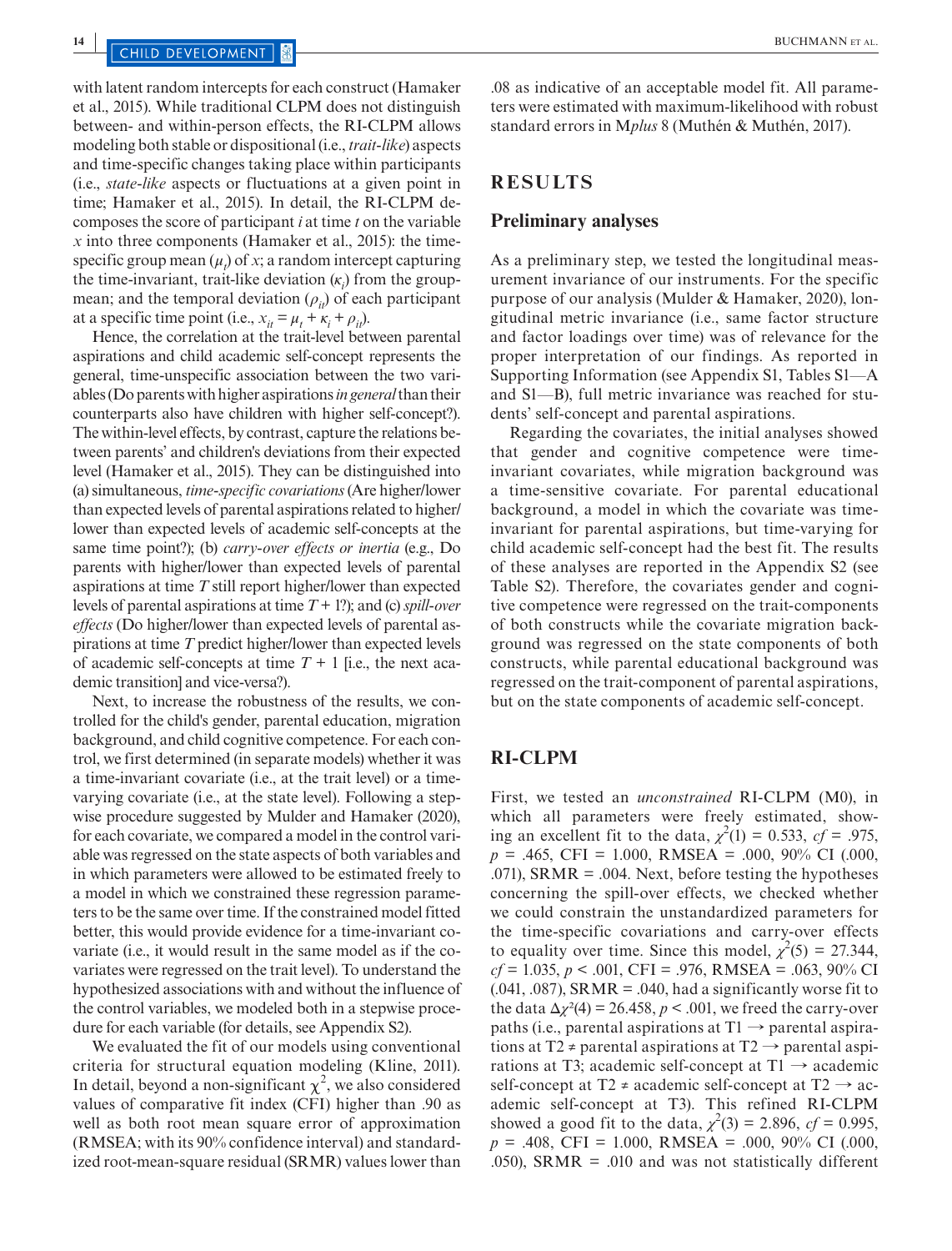from the unconstrained model  $\Delta \chi^2(2) = 2.350$ ,  $p = .309$ . Hence, this model was used as the baseline model (M1) on which we built further constraints.

Next, we tested whether there were significant differences between the regression parameters of the four spill-over paths, by specifying these differences as additional parameters with the "model constraints" option in M*plus*. The results showed that the effects of the spill-over paths between the actors were not statistically different from each other. Hence, we constrained these four parameters to be equal, both over time and across actors. This final model (M2) showed an excellent fit,  $\chi^2(6) = 7.352$ ,  $cf = 1.085$ ,  $p = .290$ , CFI = .999, RMSEA = .014, 90% CI (.000, .043), SRMR = .015 and was not statistically different from the baseline model (M1)  $\Delta \chi^2(3) = 4.337$ ,  $p = .227$ . Therefore, the conclusions regarding the study hypotheses were made based on this model (see Figure 1; Table 2).

As assumed in hypothesis 1a, the two latent traits were positively correlated (see Table 2) indicating that, in general, parents with higher academic aspirations also had children with higher academic self-concept. Thus, parental aspirations and child concept were consistently correlated over time, above and beyond time-specific variations and associations. When looking at specific time points (i.e., the state-level), we found positive timespecific correlations at the within-person level, namely, higher than expected levels of parental academic aspirations were associated with children reporting a selfconcept higher than expected at the same time point (see Table 2). This finding is in line with hypothesis 1b.

Regarding hypothesis 2a, the model showed that higher than expected parental aspirations at time T predicted higher than expected children's self-concept at the next time point and vice versa (see Table 2). Hypothesis 2a was supported. However, there was no statistical evidence to assume that the paths from parental educational aspirations to child academic self-concept at *T* + 1 were stronger than vice versa (i.e., Hypothesis 2b was not supported). Nor was there evidence to assume that the effects were stronger at the first transition than at the second one (i.e., Hypothesis 3 was not supported), as the differences between these parameters were not statistically different from each other. In conclusion, the results supported the assumption of a transactional process, which was not different in magnitude between the first and second transition, childhood and adolescence, respectively.

Interestingly, the carry-over effects were positive and statistically significant for both academic aspirations and children's self-concept from T1 to T2, but not later (see Figure 1; Table 2). Hence, fluctuations at the age of 9 were carried over to the age of 12 for both constructs. For example, children who reported higher than expected levels of academic self-concept carried these unusually high levels at the subsequent time point (i.e., at the age of 12) but not afterward (i.e., from 12 to 15 years of age).

#### Robustness check

Lastly, we tested the stability of these effects while controlling for the covariates gender, parental education, migration background, and cognitive competence. We included the covariates as predictors of the respective components identified earlier (i.e., trait- or state-level components of each construct) in the final model. This model (M3; see Figure 2) showed a good fit to the data,  $\chi^2(22) = 27.698$ , *cf* = 1.169, *p* = .186, CFI = .995, RMSEA = .015, 90% CI  $(0.000, 0.031)$ , SRMR = 0.023. Importantly, with regard to the hypotheses, all findings were similar to the models without covariates (see Figure 2). When looking at the final model (i.e., the fully constrained model), the results showed that, first, the two latent traits were positively correlated as well as the within-time correlations. Second, regarding spill-over effects at the within-person level, higher than expected parental educational aspirations at time *T* predicted higher than expected children's academic self-concept at the next time point and vice versa (see Figure 2). Third, carry-over effects were significant from T1 to T2 for both academic aspirations and children's self-concept, but not from T2 to T3.

With regard to the control variables (see Table 3), parents of boys generally showed significantly higher educational aspirations than parents of girls; and boys showed a higher general academic self-concept (i.e., at the trait level). Moreover, children of parents with higher education background reported higher levels than usual regarding their academic self-concept at each time point; and parents with higher educational background expressed higher general educational aspirations. At each measurement time, parents of children with a migration background showed lower than usual aspirations than parents of children without migration background. Lastly, parents of children with higher cognitive competence had significantly higher aspirations compared to parents of children with lower cognitive competence at all time points. Similarly, children with lower cognitive competence showed a significantly lower academic selfconcept at all time points.

## **DISCUSSION**

The current study investigated *time-sensitive* changes between parental educational aspirations and their children's academic self-concept across late childhood (i.e., age 9), early and mid-adolescence (i.e., ages 12 and 15). These processes were examined for Switzerland, an educational context whose ability-tracked transitions might be particularly relevant for time-specific fluctuations in parental values and child beliefs and their associations. Hence, the findings mostly speak for contexts with educational tracking systems, which can be found all over the world and imply that students are streamed according to their abilities.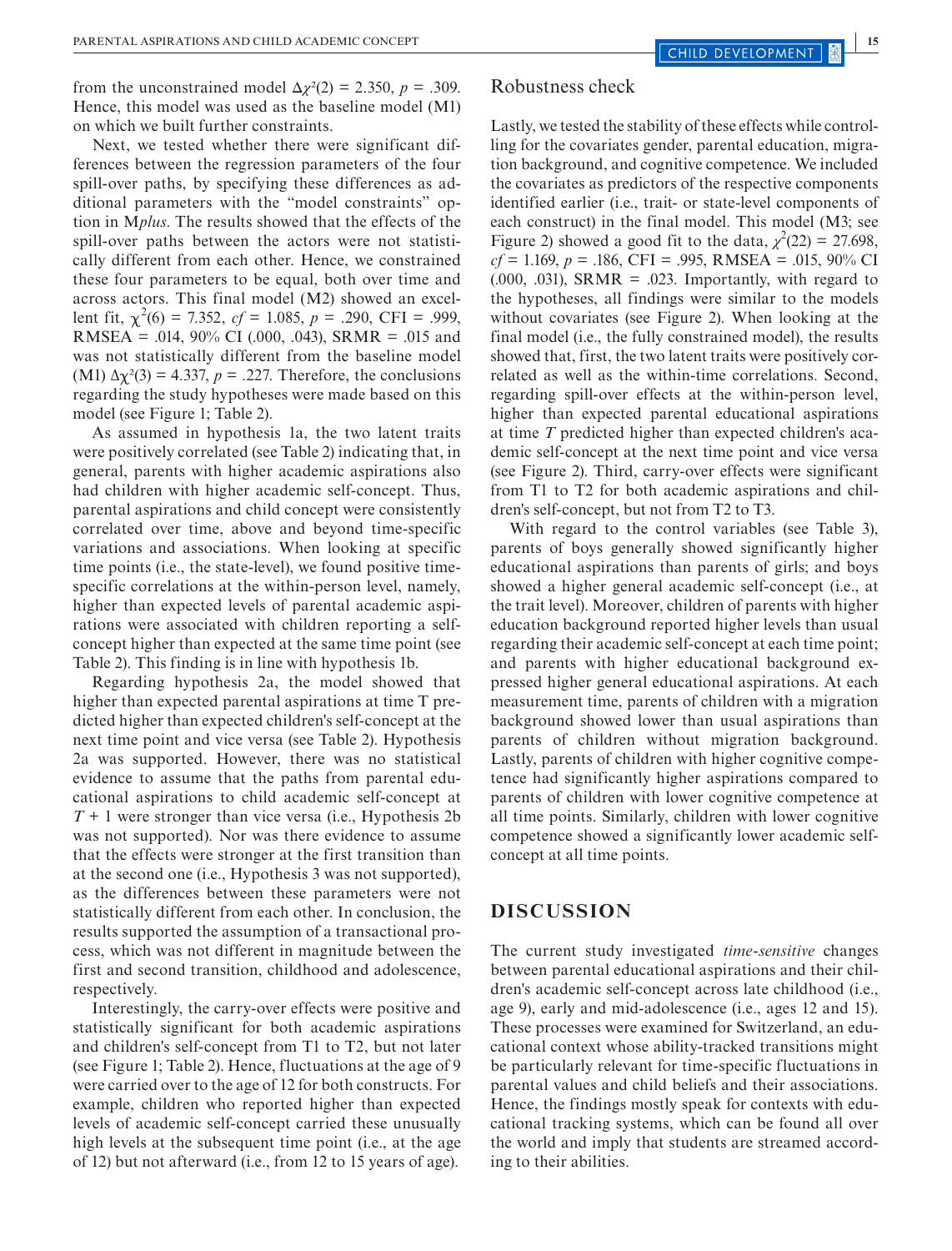

**FIGURE 1** Random intercept cross-lagged panel model of parental educational aspirations and children's academic self-concept. *Note*:  $T1 = age 9$ ;  $T2 = age 12$ ;  $T3 = age 15$ .  $ASP = parental$  aspirations;  $SC = child$  academic self-concept; R\_ indicates the time-specific residual components of both ASP and SC. The spill-over paths have been constrained to be equal across time and actor. Non-significant paths are shown by dashed arrows and standardized estimates are reported on the straight and curved arrows. \**p* < .05, \*\**p* < .01, \*\*\**p* < .001, two-tailed

### **Stable and dynamic associations between parental aspirations and child academic selfconcept**

Results from the RI-CLPM (Hamaker et al., 2015) showed a general (i.e., time-unspecific), positive association between parental educational aspirations and child academic self-concept (i.e., the between-level effect). Parents with higher aspirations in general compared to their counterparts tend to have children with higher academic self-concepts in general. The rather strong association between the time-invariant components of parental educational aspirations and child academic self-concept documents the trait-like stability across the time period investigated, spanning from late childhood to mid-adolescence.

The findings further revealed that the within-level effects (i.e., state-like aspects) of both concepts were significantly correlated at each time point, capturing the time-sensitive relations between parents' and children's *deviations* from their general trait level. Thus, at the ages of 9, 12, and 15, fluctuations in parents' educational aspirations and children's academic self-concept were significantly associated at each time point. This finding may point to a synchronized process between children and parents as they share the same family environment and may shape each other's expectations and beliefs. The significant associations at the ages of 12 and 15 of these within-time state effects were in line with the hypothesized temporary changes in anticipation of a transition. The findings also showed that this association was significant at the age of 9. The strength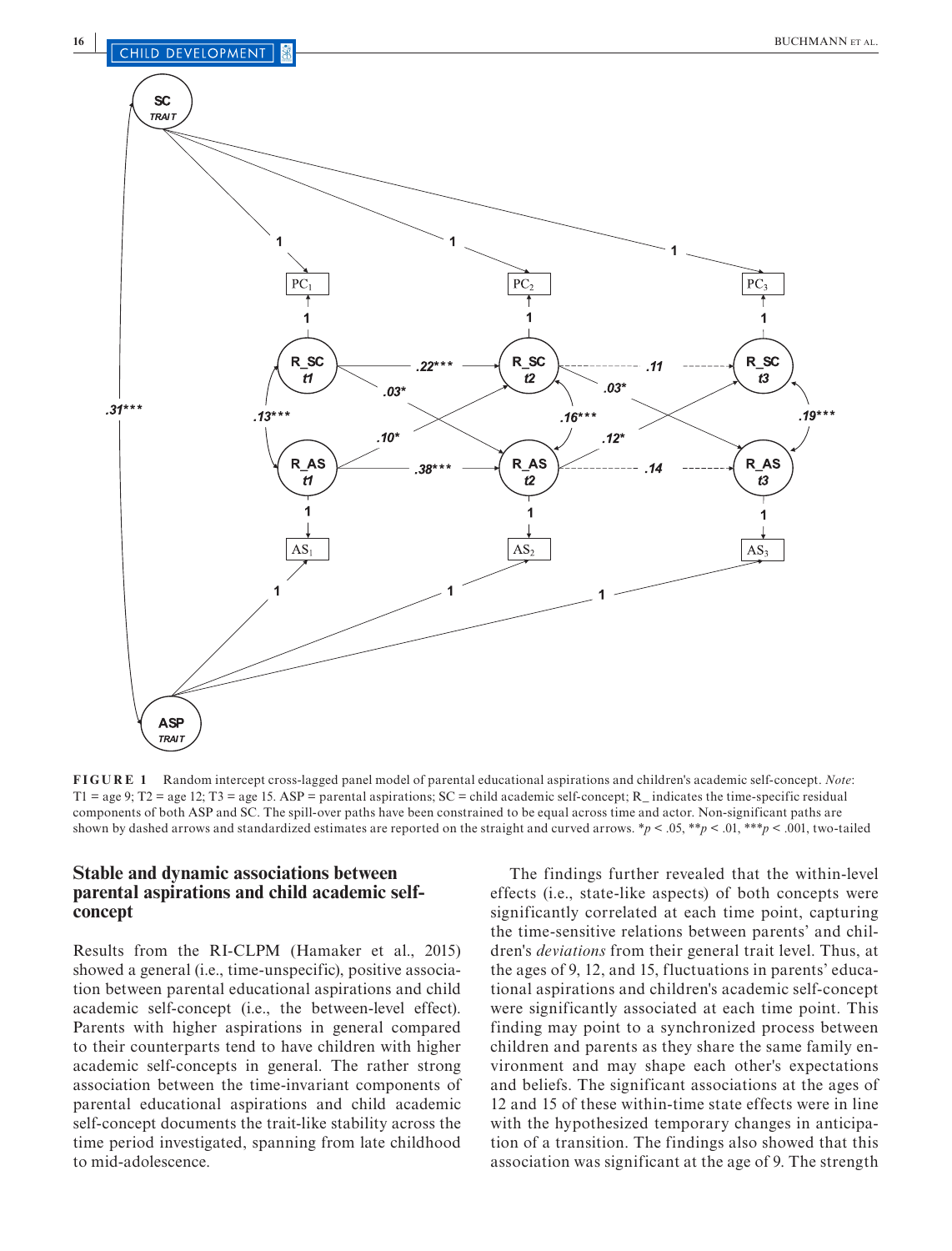**TABLE 2** Random intercept (RI) cross-lagged panel model of parental academic aspiration (AS) and child academic self-concept (SC)

|                                                               | Unstd<br>(SE) | Std  | <i>p</i> -value |
|---------------------------------------------------------------|---------------|------|-----------------|
| Between-level                                                 |               |      |                 |
| RI AS $\leftrightarrow$ RI SC                                 | .098(.033)    | .314 | .003            |
| Within-level                                                  |               |      |                 |
| Correlations                                                  |               |      |                 |
| $R$ <sub>_AS</sub> $T1 \leftrightarrow R$ <sub>_SC</sub> $T1$ | .096(.020)    | .126 | < 0.01          |
| R AS T2 $\leftrightarrow$ R SC T2                             | .096(.020)    | .159 | < 0.01          |
| R AS T3 $\leftrightarrow$ R SC T3                             | .096(.020)    | .187 | < 0.01          |
| Carry-over effects                                            |               |      |                 |
| R AS T1 $\rightarrow$ R AS T2                                 | .359(.065)    | .376 | < 0.01          |
| R AS $T2 \rightarrow R$ AS T3                                 | .131(.086)    | .141 | .127            |
| $R$ <sub>_SC</sub> $T1 \rightarrow R$ <sub>_SC</sub> $T2$     | .205(.049)    | .221 | < 0.01          |
| $R$ <sub>SC</sub> $T2 \rightarrow R$ <sub>SC</sub> $T3$       | .091(.056)    | .109 | .106            |
| Spill-over effects                                            |               |      |                 |
| $R\_AS T1 \rightarrow R\_SC T2$                               | .050(.022)    | .104 | .021            |
| $R\_AS T2 \rightarrow R\_SC T3$                               | .050(.022)    | .119 | .021            |
| $R$ <sub>-SC</sub> $T1 \rightarrow R$ <sub>-AS</sub> $T2$     | .050(.022)    | .027 | .021            |
| R SC T2 $\rightarrow$ R AS T3                                 | .050(.022)    | .027 | .021            |

*Note:* Unstandardized (unstd) coefficients, their standard errors (SE), and standardized (std) effects are reported for the following parameters: Between-level covariation  $(\leftrightarrow)$  of the two random intercepts (RI) of AS and SC; within-level covariations  $(\leftrightarrow)$  between the residual components of AS (R\_AS) and SC (R\_SC) at time 1 (T1), time 2 (T2), and time 3 (T3); within-level carry-over effects  $(\rightarrow)$ for R\_AS and R\_SC; within-level spill-over effects  $(\rightarrow)$  for R\_AS and R\_SC.

of these associations did not vary between time points (i.e., these coefficients could be constrained over time). Thus, at the age of 9, children and parents may be responsive to each other as well. When considering the specific context of the Swiss education system, most children change their teachers for the first time at this age, representing a smaller educational transition. Moreover, as previous work suggests (e.g., Loughlin-Presnal & Bierman, 2017), the synchronization process of parents and children may be calibrated at early phases of schooling, but remain sensitive to changes and demands of the educational context.

In addition to the within-time associations, the spillover paths of these state-level components were significantly related. Thus, if parents revealed higher than expected educational aspirations, their children expressed higher than usual levels in their academic self-concept 3 years later and vice versa. Therefore, within-time fluctuations in one actor significantly predicted within-time fluctuations in the other actor 3 years later. In addition, contrary to our hypothesis, these spill-over paths did not significantly vary both across actors and over time. These within-person changes represented small effects and were substantively smaller than the between-person effect.

These novel findings contribute to the transactional framework for understanding socialization, in which parent-to-child and child-to-parent effects are assumed to co-occur (Sameroff, 2009, 2010). It provides, first, a nuanced view of the dynamic interplay of parental values and child beliefs, pertaining to the distinction between a dispositional, time-unspecific (i.e., trait-like) component of the process from a time-sensitive (i.e., state-like) component, catching temporary fluctuations. The literature has well established the importance of both parental educational aspirations and child academic self-concept, for child academic attainment (Marsh & O'Mara, 2008; Murayama et al., 2016). However, much less is known, about the *time-sensitive* reciprocal relations between these two constructs across the educational trajectory, ultimately forging educational achievement. Therefore, the current study provides first insights into temporary changes within parents and children from their usual level of educational aspirations and academic selfconcept and the spill-over associations. Particularly, the bidirectional associations reveal that parents and children are both adaptive to relative changes within their counterparts and do not simply adhere to the once adopted values and beliefs, irrespective of fluctuations occurring in their counterparts at a given point in time. In detail, parents who have higher than usual levels of educational aspirations at the ages of 9 and 12 have children with higher academic self-concepts than what the children usually report at the ages of 12 and 15. Conversely, children reporting higher than usual levels of academic self-concepts at the ages of 9 and 12 have parents with higher levels of educational aspirations at the ages of 12 and 15.

On the one hand, these findings support the assumption that parental educational aspirations are conducive to children's positive academic self-concepts. As competence beliefs play such an important role for children's motivation (Fredricks & Eccles, 2002), these findings contribute to the identification of socialization factors that influence their development. On the other hand, they attest to parental sensitivity to the child's relative change in the academic self-concept, underscoring the view that children are actively influencing the educationally relevant parenting they receive (Briley et al., 2014). These bi-directional, time-sensitive relations thus speak for the presence of a socialization process in the realm of parental educational values and child competence beliefs that is characterized by transaction (Sameroff, 2009). They add a novel element to the transactional framework, as the limited existing longitudinal evidence focused primarily on parental and student educational expectations and academic achievement (Briley et al., 2014; Loughlin-Presnal & Bierman, 2017; Murayama et al., 2016; Zhang et al., 2011).

In contrast to our assumption, there was no statistical evidence for stronger parent-to-child effects as compared to child-to-parent effects. This is not in line with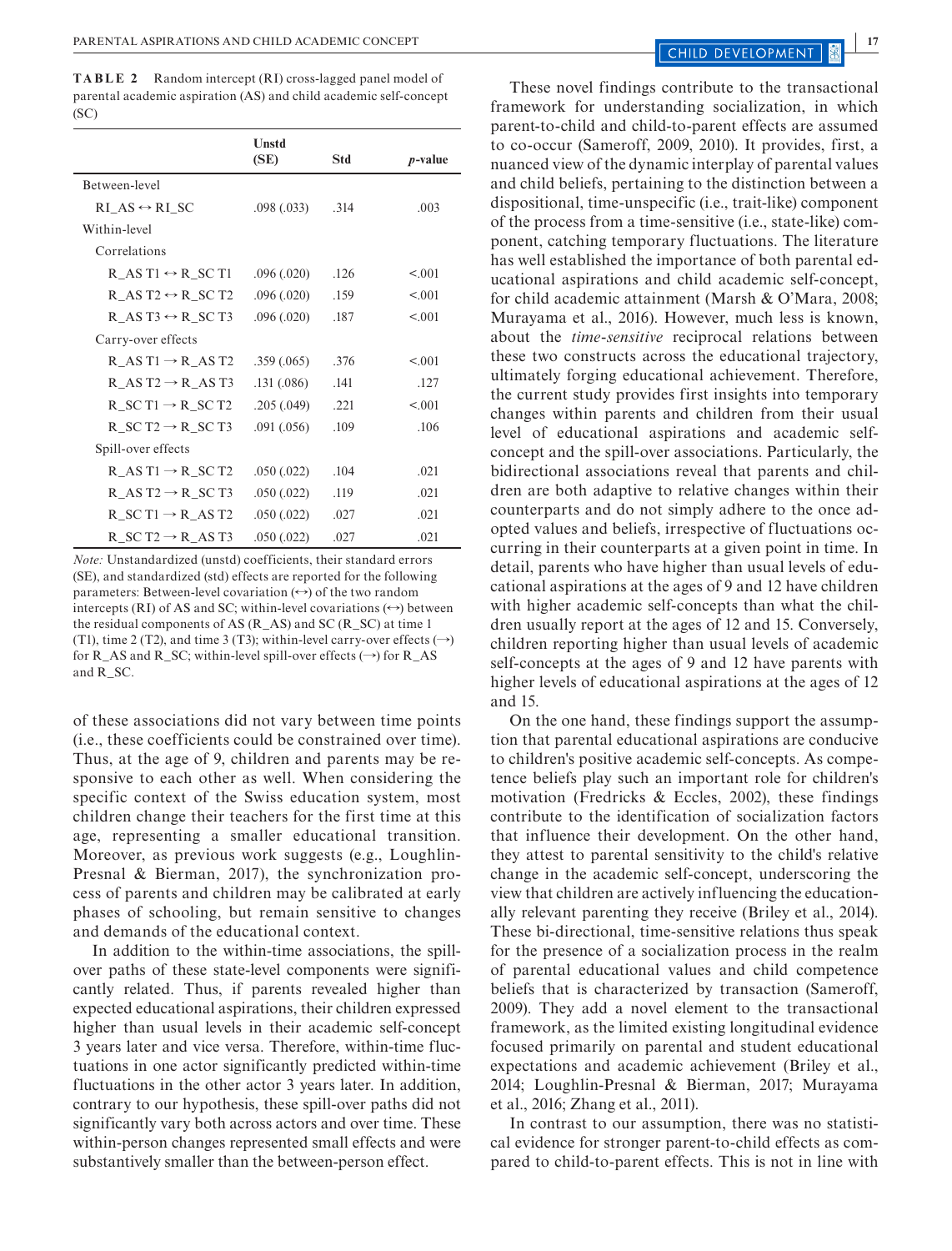

**FIGURE 2** Random intercept cross-lagged panel model of parental educational aspirations and children's academic self-concept including control variables. *Note*: T1 = age 9; T2 = age 12; T3 = age 15. ASP = parental aspirations; SC = child academic self-concept; R\_ indicates the time-specific residual components of both ASP and SC. The spill-over paths have been constrained to be equal across time and actor. Non-significant paths are shown by dashed arrows and standardized estimates are reported on the straight and curved arrows. The specific associations with the control variables are displayed in Table 3.  $*p < .05$ ,  $**p < .01$ ,  $***p < .001$ , two-tailed

the idea that the socialization process in the realm of parental values and child competence beliefs involves primarily a transmission of values from parents to children (Fredricks & Eccles, 2002; Gniewosz et al., 2012; Pesu et al., 2016). The evidence provided by previous longitudinal research in this regard is rather scarce and mixed. A recent study (Loughlin-Presnal & Bierman, 2017) found that transactional processes only unfolded in early elementary, but not later elementary grades (i.e., then only parental socialization effects were present) while another recent study with children in grades 5–10 found stronger effects from parents to children (Murayama et al., 2016). In contrast, two other previous studies conducted with children from kindergarten age to grade 5 (Briley et al., 2014) and adolescents from  $8<sup>th</sup>$  to  $12<sup>th</sup>$  grades

(Zhang et al., 2011) revealed no difference in the strength of relations between actors. Spanning the age range from grade 3 (i.e., age 9) to grade 9 (i.e., age 15), our study adds evidence for transactional processes that do not differ between actors. Furthermore, regarding the study content, the current findings extend these two studies that suggest reciprocal patterns between parental expectations, parental involvement and child achievement, and parental aspirations and academic achievement, respectively, with the domains of parental aspirations and children's conceptions of their own academic abilities. Taken together, if children signal positive beliefs in their own capacities, this may, in turn, stimulate parents to raise their aspirations and provide academic support and stimulation, resulting in higher academic achievement. And vice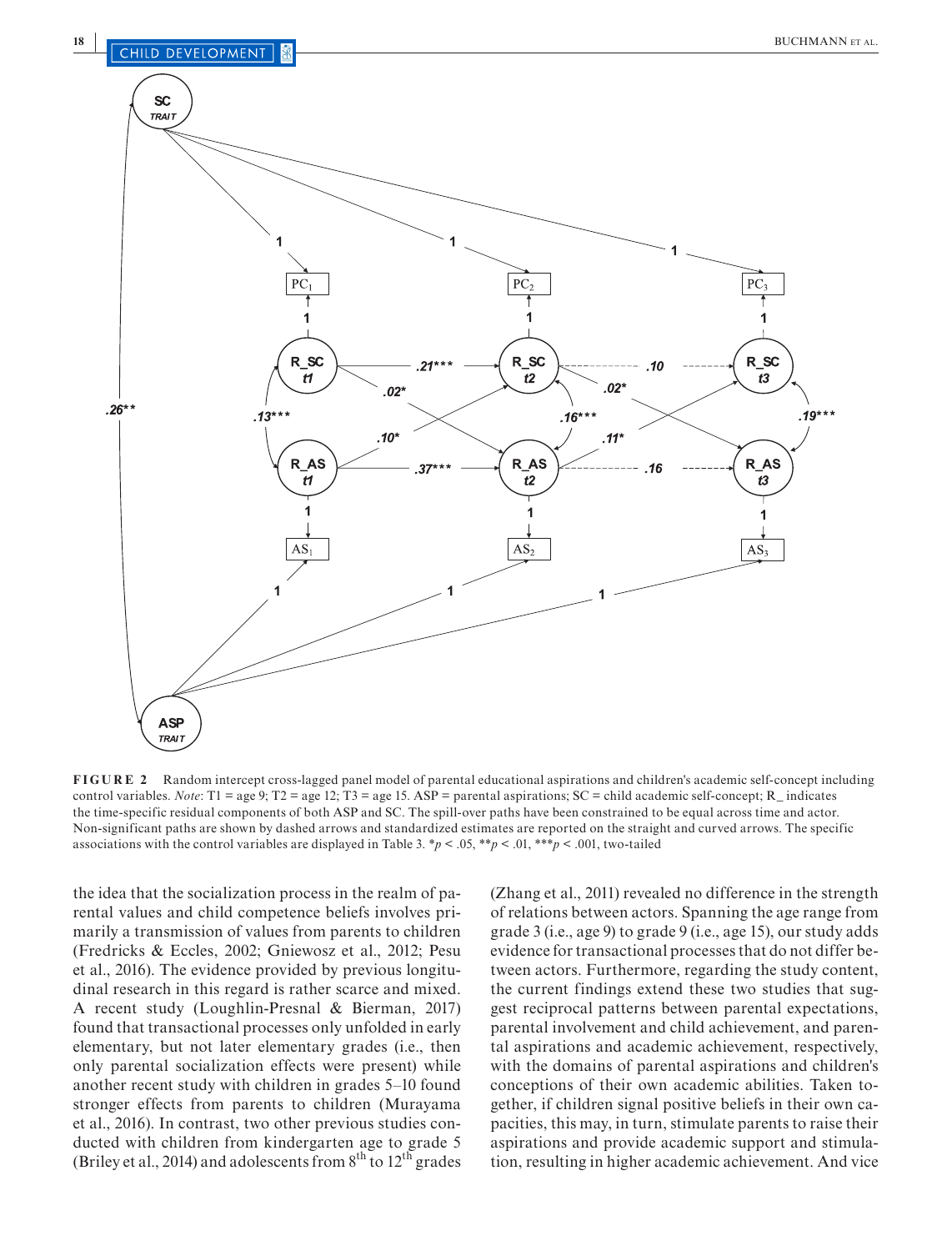I.  $\overline{a}$ 

 $\overline{1}$ 

 $\overline{\phantom{a}}$ 

|                                       |                                      |                                  |                                           | TABLE 3 Parameter estimates for the control variables gender, migration background, parental education, and cognitive competence |                                           |                                                                                                                                                                                                                                                                                                                                                                                                                                                                                                                                                                                                                                                        |                                           |                                                                       |
|---------------------------------------|--------------------------------------|----------------------------------|-------------------------------------------|----------------------------------------------------------------------------------------------------------------------------------|-------------------------------------------|--------------------------------------------------------------------------------------------------------------------------------------------------------------------------------------------------------------------------------------------------------------------------------------------------------------------------------------------------------------------------------------------------------------------------------------------------------------------------------------------------------------------------------------------------------------------------------------------------------------------------------------------------------|-------------------------------------------|-----------------------------------------------------------------------|
|                                       | aspirations<br>Intercept<br>parental | academic<br>Intercept<br>concept | parental aspirations<br>Observed variable | academic self-concept<br>Observed variable                                                                                       | parental aspirations<br>Observed variable | academic self-concept<br>Observed variable                                                                                                                                                                                                                                                                                                                                                                                                                                                                                                                                                                                                             | parental aspirations<br>Observed variable | academic self-concept<br>Observed variable<br>$\overline{\mathbf{L}}$ |
|                                       | C195%                                | C195%                            | C195%                                     | C195%<br>B                                                                                                                       | C195%                                     | C195%                                                                                                                                                                                                                                                                                                                                                                                                                                                                                                                                                                                                                                                  | C195%                                     | C195%<br>B                                                            |
| Sex                                   | $.131$ $[.04,$                       | $.124$ $[.03,$<br>221            |                                           |                                                                                                                                  |                                           |                                                                                                                                                                                                                                                                                                                                                                                                                                                                                                                                                                                                                                                        |                                           |                                                                       |
| background<br>Migration               |                                      |                                  | $-309$ $[-39, -23]$                       | $.062$ [ $-01, .13$ ]                                                                                                            | $-142$ [ $-23, -05$ ]                     |                                                                                                                                                                                                                                                                                                                                                                                                                                                                                                                                                                                                                                                        | $-120$ $[-23, -01]$                       |                                                                       |
| education<br>Parental                 | $.090[-.01,$<br>$\frac{1}{8}$        |                                  |                                           | .105 [.04, .17]                                                                                                                  |                                           | .166 [.10, .23]                                                                                                                                                                                                                                                                                                                                                                                                                                                                                                                                                                                                                                        |                                           | $.067$ [ $-.02, .15$ ]                                                |
| competence <sup>11</sup><br>Cognitive | .154 [.06,<br>251                    | .338 [.24,<br>$\frac{43}{5}$     |                                           |                                                                                                                                  |                                           |                                                                                                                                                                                                                                                                                                                                                                                                                                                                                                                                                                                                                                                        |                                           |                                                                       |
|                                       |                                      |                                  |                                           |                                                                                                                                  |                                           | education = 0 (lower than tertiary), 1 (at minimum one parent held a tertiary degree); cognitive competence (range: 0 = no correct answer, 6 = all six matrices correctly solved). The covariate was either included on the tr<br>Note: T1 = first measurement time (i.e., age 9); T2 = second measurement time (i.e., age 12); T3 = third measurement time (i.e., age 15); sex = 0 (female), 1 (male); migration background = 0 (no); 1 (yes), parental<br>or the state components of each construct. Non-significant associations that were not close to statistical significance were deleted in order to increase statistical power (Little, 2013) |                                           |                                                                       |

versa, children seem to be sensitive to the academic as pirations their parents have for them and internalize it into their self-concept. In order to better understand the specific influence processes, future work could focus on educational aspirations of parents and specific behaviors of parents that may foster children's competence beliefs, effective learning, and promote academic achievement. Multiple influence processes may be at work, such as (1) parents and children shape each others' beliefs, whereby parental involvement may heighten children's motivation for educational success (and vice versa; e.g., Murayama et al., 2016) or (2) parents may reinforce effective learning, resulting in higher academic success, and in turn shap ing children's and parents' beliefs (e.g., Briley et al., 2014; Neuenschwander et al., 2007). In the current study, cog nitive competence at the age of 9 was positively related to parental aspirations and child academic self-concept. Thus, parents' and children's' beliefs may evolve in light of the child's earlier achievement, which, in turn, is likely related to cognitive competence.

In contrast to the study of Loughlin-Presnal and Bierman (2017), the reciprocal effects between parent and child measures regarding academic domains were also significant at later points in development. Based on their study, the authors suggested that the dynamic in terplay between child academic performance and paren tal expectations would be calibrated in early phases of schooling, and was less meaningful later on, as parents would become less responsive to feedback from teachers later on. However, in contrast to their study, our work, to our knowledge, was the first to disentangle the relations between children and parents in the context of educa tional demands at both the between- and within-person level and to cover students all the way from late child hood (age 9) through mid-adolescence (age 15). However, to develop a comprehensive understanding of how this dynamic process unfolds, future research can look at how this process evolves from kindergarten to adolescence. Moreover, as this study specifically measured the variables of interest *before* academic transitions, a phase in which adjustments in parental aspirations and child academic self-concept are likely to occur, future research could compare these associations with times in which such high educational demands were less salient. This might help to understand whether the early cali bration of parent–child regulation patterns as suggested by Loughlin-Presnal and Bierman (2017) might become weaker later on, but increasing in strength in phases of heightened developmental demands.

### **Transactional processes in the context of abilitytracked transitions**

Importantly, since no robust evidence is available about the relevance of the context in which these pro cesses unfold for shaping the time-sensitive reciprocal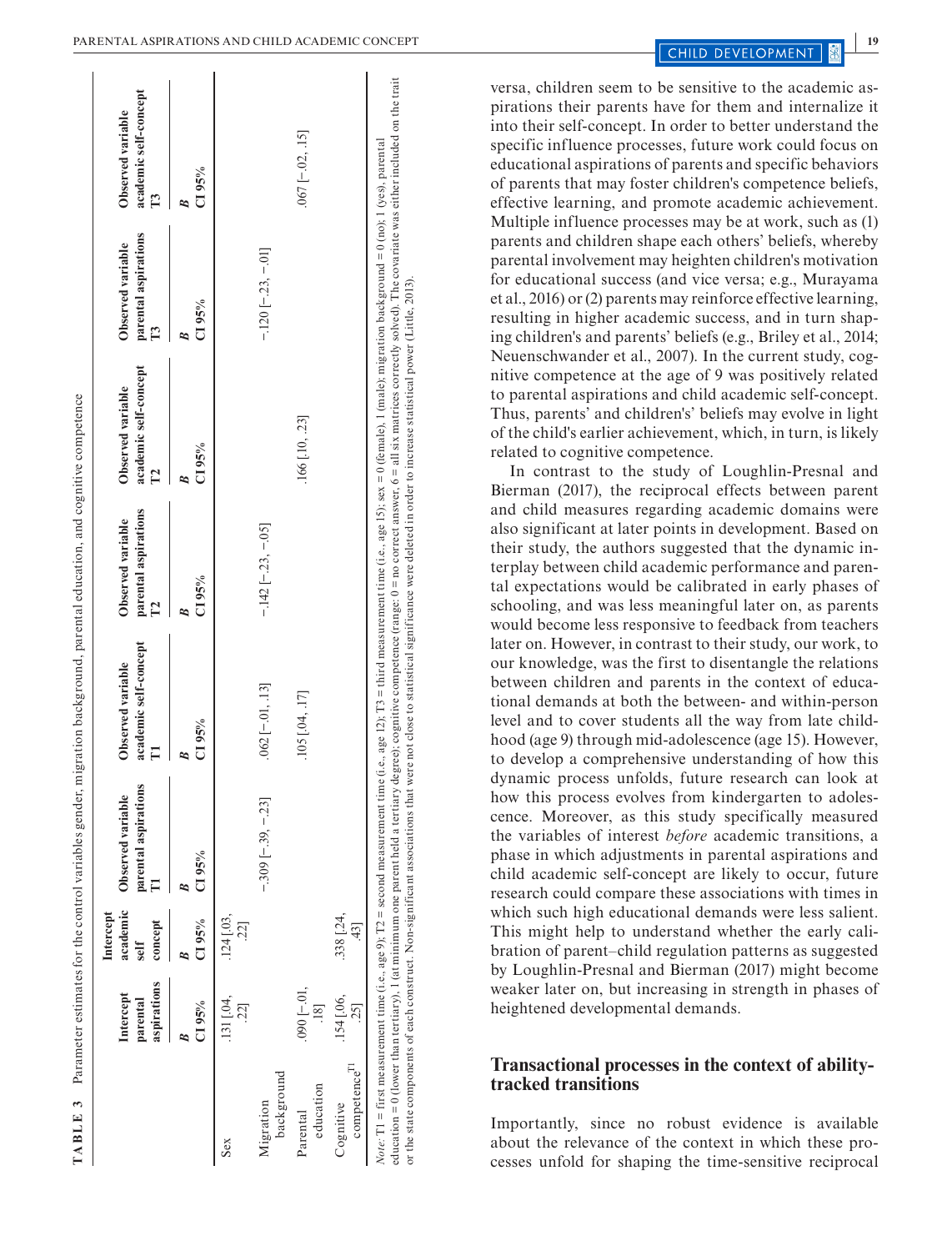associations, the current study highlights how demands of the educational system may induce time-sensitive adaptations, provoking fluctuations from the usual levels of parental educational aspirations or child academic self-concept. Thus, it is critical to study transactional processes within the context of time-specific developmental demands, such as those posed by upcoming ability-tracked transitions in the educational system. Asking the question of whether earlier transitions may provoke different patterns of reciprocal relations than later ones, the study produced insights regarding transactional processes at different phases of development (i.e., transitioning to lower- vs. upper-secondary education). The fact that these patterns (i.e., the spill-over effects) did not differ across time suggests that transitions may shape parental aspirations and academic self-concept, as fluctuations in both concepts were related. However, one ability-tracked transition does not matter more than another: Such transitions matter equally for the dynamic interplay of interest, that is, independent of whether it is the first transition or a subsequent one. These findings echo those of Gniewosz et al. (2012) and Watt (2004), documenting that school transitions are times of major changes in the development of academic beliefs and values. In this respect, Gniewosz et al. (2012) found that student academic self-concept fluctuates before, during, and after secondary school transitions. Taking this evidence into account, our findings support the idea that, because educational opportunities are at stake at each ability-tracked transition, parents and children reciprocally adjust their values and beliefs *in time* to best meet the educational demands of each approaching transition (Heckhausen & Buchmann, 2019). Moreover, the findings of the current study are significant with regard to academic adjustment: Ability-tracked transitions may be associated with high levels of stress due to the heightened academic demands and given what is at stake in terms of educational opportunities (Ball et al., 2006). In this context, time-sensitive influences between parental educational aspirations and child academic self-concept may assume a protective role for children's adjustment in transitions. Arguing from this angle, such a protection is likely to be helpful for adjustment irrespective of whether the transition is the first or a subsequent one.

#### **Fluctuations and stability in parental aspirations and child academic self-concept from childhood to adolescence**

We also found positive carry-over effects for both parental educational aspirations and child academic selfconcept from children's ages of 9–12, but not afterward (i.e., from ages 12 to 15). In detail, children with higher than expected levels of academic self-concept at age 9 carried higher than expected levels of academic selfconcept 3 years later (similarly, parents with higher than

expected levels of educational aspirations at children's age of 9 carried these unusual high expectations 3 years later). As Hamaker et al. (2015) note, these effects *should not be interpreted* as the rank-order stability of the constructs over time like in the classic cross-lagged panel model. Rather, they represent the extent to which these unusually high levels tend to persist over time (i.e., inertia): the stronger the size of the carry-over effect, the longer the individuals take to return to their equilibrium (Hamaker et al., 2015). Hence, our results indicated that—during the transition from late childhood to early adolescence (i.e., from ages 9 to 12)—parents and children are sensitive to temporal boosts (or drops) in their aspirations and academic self-concept, respectively. For parents, this may signal some difficulties that they experience in regulating their educational aspirations. For students, instead, the persistence of these fluctuations may indicate that the development of their academic self-concept is still *in fieri* and more information is likely needed (e.g., peer comparison in more challenging educational settings) to help them build a coherent and structured representation of their academic skills and competence. Interestingly, these carry-over effects were no longer significant from the second time point (age of 12) to the third one (age of 15). From a developmental lens, this result is in line with previous conceptualizations about the stabilization of academic self-concept during adolescence (Muenks et al., 2018). Thus, their self-concept may be less susceptible to new educational demands and situational changes. Similarly, parents may have calibrated their educational aspirations by this point, as they either may have more trust in their child's academic competence or may have adapted their aspirations to more realistic expectations regarding their child's academic achievement.

#### **Associations of parental aspirations and child academic self-concept with covariates**

Concerning the controls, parents' significantly higher educational aspirations for their sons and boys' higher general academic self-concept attest to the still astonishingly strong presence of gender-specific socialization processes. The gender specificity is embedded in the traditional view that education is more important for boys than for girls, as the former will be the future breadwinners (Eccles et al., 2000). This translates into the assumed superiority of boys over girls and is reflected in boys' higher self-attributed competency beliefs. As parents with higher educational background expressed higher general educational aspirations and their children reported higher than usual academic self-concept at each time point, social inequality in aspirations and competency beliefs prevails as well. This extends to migration background, as immigrant parents exhibited, at each measurement time, lower than usual educational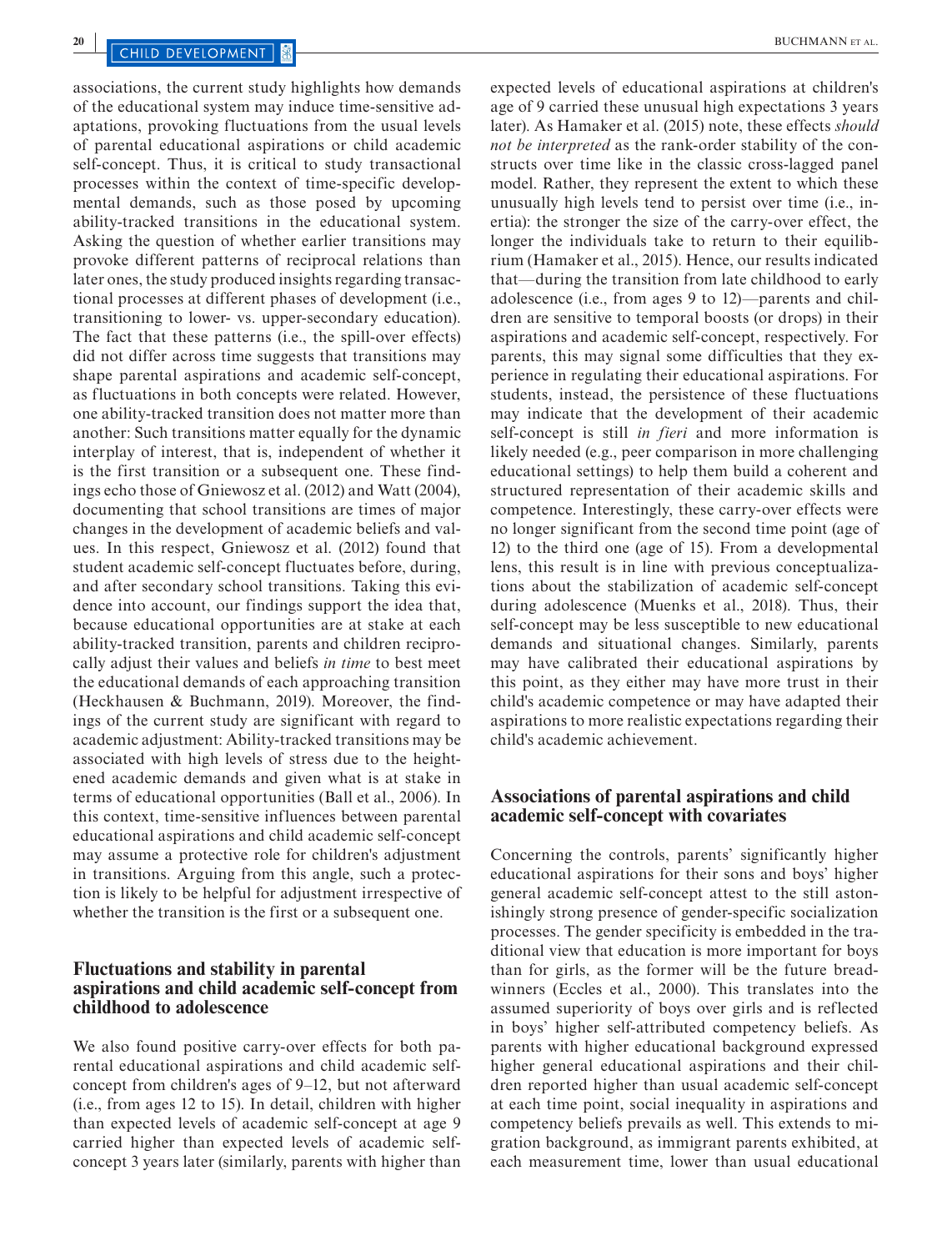aspirations compared to their native counterparts. In contrast to other contexts, parents with a migration background may find the Swiss educational system rather complex, as it belongs to the ones with tracks for both general education and vocational training. As parents with migration background are often not familiar with this system, they may not easily grasp the consequences of transitions (Buchmann et al., 2016). However, parental aspirations for parents with a migration background may also differ depending on how long they have been living in Switzerland, which is an important area for future research.

#### **Strengths and limitations**

This study used a novel methodological approach to examine dynamic bidirectional associations between parental aspirations and their children's academic selfconcept, spanning a large developmental period from late childhood to mid-adolescence that includes two educational transitions. The methodological framework allowed to identify a strong and significant general association between the two constructs, representing the stable parts, and to distinguish these stable parts from time-specific associations between the two constructs (Keijsers, 2016). The study thus shed new light on how the time-specific variations within each construct were associated and related to the specific demands of the educational context, in which they were assessed. Still, despite these methodological advancements compared to previous studies, we did not control for child characteristics before the age of 9. However, as previously mentioned, parents likely form educational aspirations based on earlier child academic interest and performance (Briley et al., 2014; Loughlin-Presnal & Bierman, 2017). Thus, to better understand how these processes emerge, earlier assessments are encouraged.

Concerning effect sizes, the associations at the within level (i.e., the spill-over effects) were small in size. This is not surprising, as these effects represent associations between variations within individuals over a 3-year lag. Moreover, when looking at other results that found evidence for transactional processes between parents and their children in the academic domain, effect sizes of bidirectional associations were small (e.g., Briley et al., 2014). Yet, the size of these effects also indicates that intervention programs aimed to build a stronger academic self-concept among students should not exclusively rely on fostering parents' aspirations as a key driving force. For instance, previous studies highlighted the importance of the students' ability to cope with increasingly challenging academic demands, and the promotion of self-regulated learning skills in the school domain (e.g., Zuffianò et al., 2013).

Another limitation concerns the measurement of parental educational aspirations in this study, as the

measure was operationalized as the average of two academic domains (i.e., math, language). This approach was chosen in order to have the measures of both parents and children, representing generalized expectations of competence. Child academic self-concept was measured, following Harter (1982), as generalized competence beliefs. A different approach would be to capture specific aspects of parental aspirations and academic self-concept, as both concepts may be domain-specific (Gaspard et al., 2019; Lazarides et al., 2015). Thus, in contrast to our approach of measuring the general self-concept, future research could investigate whether the effects of the current study differ between math or verbal domains. Lastly, it is important to note that parents are not the only sources of socialization for children, whereby future research might disentangle specific socialization patterns between parents, teachers, and peers (Muenks et al., 2018).

Moreover, parental aspirations captured parents aspiring for their child to show high academic performance (i.e., belonging to the best students in class). As the reference to the child's class is also used for assessing child academic self-concept, this common reference is regarded as an advantage when examining transactional processes. However, the chosen measurement of parental educational aspirations may be considered as narrowly focused. Future research could examine whether effects would differ when using broader measures of parental educational aspirations. Moreover, the data did not allow distinguishing parents' general educational values from the child-specific ones as suggested by Eccles (2007). Although the two facets of parental aspirations are related, the inclusion of both in future research would help gain deeper insights into how these two aspirational components may influence the dynamic interplay of parental values and child ability concepts differently.

Finally, future work may shed more light on the specific processes through which parental educational aspirations and child academic self-concept influence each other while specifically including academic achievement. This would enable a more in-depth understanding on the role of academic achievement in this process.

### **CONCLUSION**

Developmental demands imposed by educational transitions offer rich opportunities to study the timesensitive interplay of parent and child adjustment processes in educational aspirations and academic beliefs (Gniewosz et al., 2014). Despite the benefits of examining these adjustments when contextual demands make them a time-sensitive necessity, such longitudinal studies are still scarce. This study aimed at examining the mutual influence of parental educational aspirations and child's academic self-concept, studying their interplay in the Swiss educational context from late childhood to mid-adolescence, a period intercepted with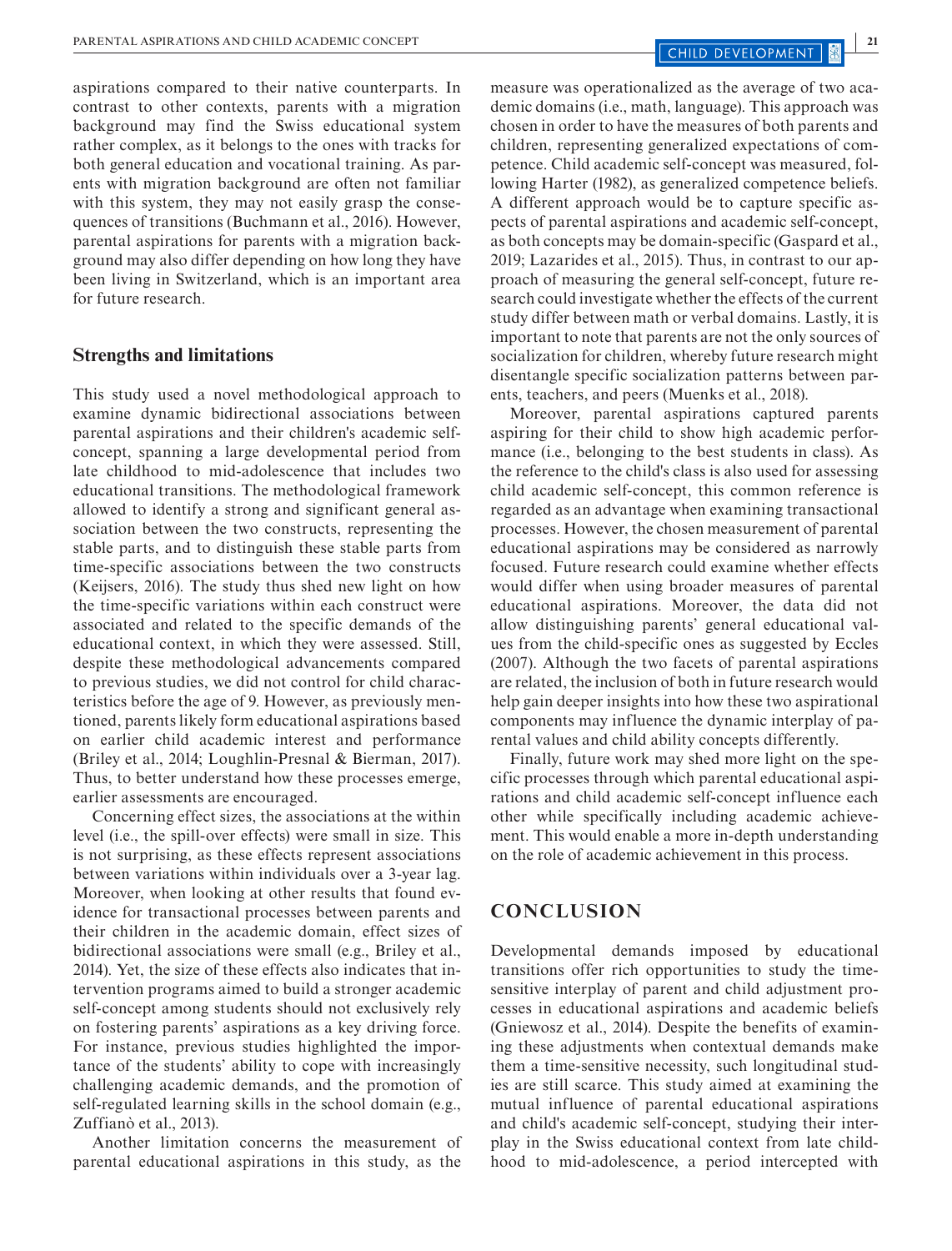## **22 <b>DEVELOPMENT 8**

two ability-tracked educational transitions. The findings contribute to the transactional framework of socialization (Briley et al., 2014; Sameroff, 2009), showing that both parents and children are adaptive to relative changes within their counterparts in the context of upcoming educational transitions. Confronted with these urgent phases of engagement, they do not simply adhere to the once adopted aspirations and competence beliefs, irrespective of time-specific fluctuations occurring in their counterparts. These findings further advance transactional socialization theory, as the time-sensitive changes were unearthed by using an analytical approach that disentangles between- and within-person effects (RI\_CLPM; Hamaker et al., 2015). This study also helps to better understand the role of educational transitions for child development by providing insights into transactional processes at different phases of development (i.e., transitions to lower- and upper-secondary education). That parent–child patterns do not vary across these transitions attests to their unbroken importance. Educational opportunities are at stake independent of whether it is the first transition or a subsequent one.

#### **ACKNOWLEDGMENTS**

The authors are grateful to the undergraduate students who assisted in the data collection and to all the teachers and students who participated in the study. We particularly thank Fabienne Lochmatter and Lena Dändliker for their assistance in formatting the manuscript. We also thank Annekatrin Steinhoff for her helpful input into the early stages of this study.

#### **CONFLICT OF INTEREST**

The authors declare that they have no conflict of interest.

#### **ORCID**

*Marlis Buchmann* **[https://orcid.](https://orcid.org/0000-0002-4162-3226)** 

[org/0000-0002-4162-3226](https://orcid.org/0000-0002-4162-3226)

*Jeanine Grütter* **b** <https://orcid.org/0000-0002-3010-3217>

#### **REFERENCES**

- Andrew, M., & Hauser, R. M. (2011). Adoption? Adaptation? Evaluating the formation of educational expectations. *Social Forces*, *90*, 497–520. <https://doi.org/10.1093/sf/sor005>
- Asendorpf, J. B., Aken, M. A. G. (1993). *Pictorial scale of perceived competence and social acceptance - deutsche Fassung (PSCA-D)*. Humboldt-Universität.
- Ball, J., Lohaus, A., & Miebach, C. (2006). Psychische Anpassung und schulische Leistungen beim Wechsel von der Grundschule zur weiterführenden Schule. *Zeitschrift Für Entwicklungspsychologie Und Pädagogische Psychologie*, *38*, 101–109. [https://doi.org/10.10](https://doi.org/10.1026/0049-8637.38.3.101) [26/0049-8637.38.3.101](https://doi.org/10.1026/0049-8637.38.3.101)
- Basler, A., & Kriesi, I. (2019). Adolescents' development of occupational aspirations in a tracked and vocation-oriented educational system. *Journal of Vocational Behavior*, *115*, 103330. [https://doi.](https://doi.org/10.1016/j.jvb.2019.103330) [org/10.1016/j.jvb.2019.103330](https://doi.org/10.1016/j.jvb.2019.103330)
- Branje, S. (2018). Development of parent–adolescent relationships: Conflict interactions as a mechanism of change. *Child Development Perspectives*, *12*, 171–176. [https://doi.org/10.1111/](https://doi.org/10.1111/cdep.12278) [cdep.12278](https://doi.org/10.1111/cdep.12278)
- Briley, D. A., Harden, K. P., & Tucker-Drob, E. M. (2014). Child characteristics and parental educational expectations: Evidence for transmission with transaction. *Developmental Psychology*, *50*, 2614–2632. <https://doi.org/10.1037/a0038094>
- Bronfenbrenner, U., & Ceci, S. J. (1994). Nature-nurture reconceptualized in developmental perspective: A bioecological model. *Psychological Review*, *101*, 568–586. [https://doi.](https://doi.org/10.1037/0033-295X.101.4.568) [org/10.1037/0033-295X.101.4.568](https://doi.org/10.1037/0033-295X.101.4.568)
- Brunner, M., Keller, U., Hornung, C., Reichert, M., & Martin, R. (2009). The cross-cultural generalizability of a new structural model of academic self-concepts. *Learning and Individual Differences*, *19*, 387–403.<https://doi.org/10.1016/j.lindif.2008.11.008>
- Brunner, M., Lüdtke, O., & Trautwein, U. (2008). The internal/external frame of reference model revisited: Incorporating general cognitive ability and general academic self-concept. *Multivariate Behavioral Research*, *43*, 137–172. [https://doi.org/10.1080/00273](https://doi.org/10.1080/00273170701836737) [170701836737](https://doi.org/10.1080/00273170701836737)
- Buchmann, M., Kriesi, I., Koomen, M., Imdorf, C., & Basler, A. (2016). Differentiation in secondary education and inequality in educational opportunities: The case of Switzerland. In H.-P. Blossfeld, S. Buchholz, J. Skopek, & M. Triventi (Eds.), *Models of secondary education and social inequality: An international comparison* (pp. 111–128). Elgar.
- Cattell, R. B., Weiss, R. H., & Osterland, J. (1977). *Grundintelligenztest Skala 1; CFT 1. Subskala Matrizen*. Hogrefe.
- Eccles, J. S. (2007). Families, schools, and developing achievementrelated motivations and engagement. In J. E. Grusec & P. D. Hastings (Eds.), *Handbook of socialization* (pp. 665–691). Guilford Press.
- Eccles, J. S., Freedman-Doan, C., Frome, P., Jacobs, J. E., & Yoon, K. S. (2000). Gender-role socialisation in the family: A longitudinal approach. In T. Eckes, H. Trautner, & M. Mahwah (Eds.), *The developmental social psychology of gender* (pp. 333–360). Lawrence Erlbaum.
- Eccles, J. S., & Wigfield, A. (2002). Motivational beliefs, values, and goals. *Annual Review of Psychology*, *53*, 109–132. [https://doi.](https://doi.org/10.1146/annurev.psych.53.100901.135153) [org/10.1146/annurev.psych.53.100901.135153](https://doi.org/10.1146/annurev.psych.53.100901.135153)
- Ehm, J.-H., Hasselhorn, M., & Schmiedek, F. (2019). Analyzing the developmental relation of academic self-concept and achievement in elementary school children: Alternative models point to different results. *Developmental Psychology*, *55*, 2336–2351. <https://doi.org/10.1037/dev0000796>
- Enders, C. K. (2010). *Applied missing data analysis*. Guilford Press.
- Fishman, S. H. (2019). Do plans really matter?: Re-assessing the role of adolescent expectations in educational attainment. *Research in Social Stratification and Mobility*, *62*, 1–10. [https://doi.](https://doi.org/10.1016/j.rssm.2019.05.002) [org/10.1016/j.rssm.2019.05.002](https://doi.org/10.1016/j.rssm.2019.05.002)
- Fredricks, J. A., & Eccles, J. S. (2002). Children's competence and value beliefs from childhood through adolescence: Growth trajectories in two male-sex-typed domains. *Developmental Psychology*, *38*, 519–533. <https://doi.org/10.1037/0012-1649.38.4.519>
- Frenzel, A. C., Goetz, T., Pekrun, R., & Watt, H. M. G. (2010). Development of mathematics interest in adolescence: Influences of gender, family, and school context. *Journal of Research on Adolescence*, *20*, 507–537.<https://doi.org/10.1111/j.1532-7795.2010.00645.x>
- Froiland, J. M., Peterson, A., & Davison, M. L. (2013). The long-term effects of early parent involvement and parent expectation in the USA. *School Psychology International*, *34*, 33–50. [https://doi.](https://doi.org/10.1177/0143034312454361) [org/10.1177/0143034312454361](https://doi.org/10.1177/0143034312454361)
- Gaspard, H., Lauermann, F., Rose, N., Wigfield, A., & Eccles, J. S. (2019). Cross-tomain trajectories of students' ability selfconcepts and intrinsic values in math and language arts. *Child Development*, 1–19. <https://doi.org/10.1111/cdev.13343>
- Gasser, L., Grütter, J., Buholzer, A., & Wettstein, A. (2018). Emotionally supportive classroom interactions and students' perceptions of their teachers as caring and just. *Learning and Instruction*, *54*, 82–92. [https://doi.org/10.1016/j.learninstr](https://doi.org/10.1016/j.learninstruc.2017.08.003) [uc.2017.08.003](https://doi.org/10.1016/j.learninstruc.2017.08.003)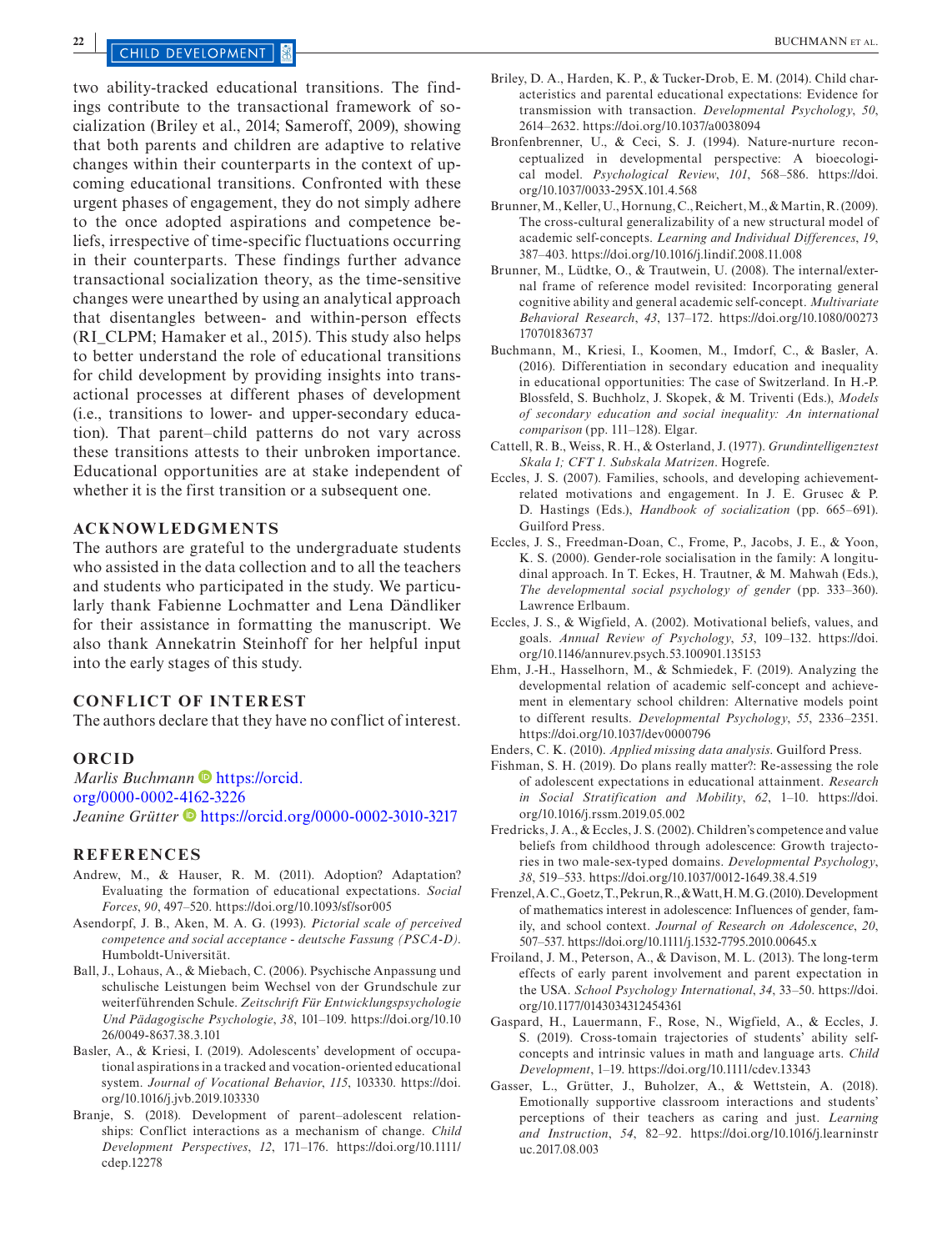- Gecas, V. (1982). The self-concept. *Annual Review of Sociology*, *8*, 1–33.
- Gniewosz, B., Eccles, J. S., & Noack, P. (2012). Secondary school transition and the use of different sources of information for the construction of the academic self-concept: Transition and self-concept. *Social Development*, *21*, 537–557. [https://doi.](https://doi.org/10.1111/j.1467-9507.2011.00635.x) [org/10.1111/j.1467-9507.2011.00635.x](https://doi.org/10.1111/j.1467-9507.2011.00635.x)
- Gniewosz, B., Eccles, J. S., & Noack, P. (2014). Early adolescents' development of academic self-concept and intrinsic task value: The role of contextual feedback. *Journal of Research on Adolescence*, *25*, 459–473. <https://doi.org/10.1111/jora.12140>
- Gniewosz, B., & Noack, P. (2012). What you see is what you get: The role of early adolescents' perceptions in the intergenerational transmission of academic values. *Contemporary Educational Psychology*, *37*, 70–79. [https://doi.org/10.1016/j.cedps](https://doi.org/10.1016/j.cedpsych.2011.10.002) [ych.2011.10.002](https://doi.org/10.1016/j.cedpsych.2011.10.002)
- Gniewosz, B., & Watt, H. M. G. (2017). Adolescent-perceived parent and teacher overestimation of mathematics ability: Developmental implications for students' mathematics task values. *Developmental Psychology*, *53*, 1371–1383. [https://doi.](https://doi.org/10.1037/dev0000332) [org/10.1037/dev0000332](https://doi.org/10.1037/dev0000332)
- Hadley, A. M., Hair, E. C., & Anderson Moore, K. (2008). Assessing what kids think about themselves: A guide to adolescent selfconcept for out-of-school time program practioners. Brief research-to-results (pp. 1–6). Child Trends.
- Hamaker, E. L., Kuiper, R. M., & Grasman, R. P. P. P. (2015). A critique of the cross-lagged panel model. *Psychological Methods*, *20*, 102–116.<https://doi.org/10.1037/a0038889>
- Harter, S. (1982). The perceived competence scale for children. *Child Development*, *53*, 87–97.<https://doi.org/10.2307/1129640>
- Harter, S. (1999). *The construction of the self: A developmental perspective*. Guilford Press.
- Harter, S. (2006). The self. In N. Eisenberg (Ed.), *Handbook of child psychology* (pp. 505–570). John Wiley & Sons Inc.
- Heckhausen, J., & Buchmann, M. (2019). A multi-disciplinary model of life-course canalization and agency. *Advances in Life Course Research*, *41*. <https://doi.org/10.1016/j.alcr.2018.09.002>
- Heckhausen, J., & Tomasik, M. J. (2002). Get an apprenticeship before school is out: How German adolescents adjust vocational aspirations when getting close to a developmental deadline. *Journal of Vocational Behavior*, *60*, 199–219. [https://doi.org/10.1006/](https://doi.org/10.1006/jvbe.2001.1864) [jvbe.2001.1864](https://doi.org/10.1006/jvbe.2001.1864)
- Keijsers, L. (2016). Parental monitoring and adolescent problem behaviors: How much do we really know? *International Journal of Behavioral Development*, *40*, 271–281. [https://doi.](https://doi.org/10.1177/0165025415592515) [org/10.1177/0165025415592515](https://doi.org/10.1177/0165025415592515)
- Kline, R. B. (2011). *Principles and practice of structural equation modelling* (3rd ed.). Guilford Press.
- Lazarides, R., Harackiewicz, J. M., Canning, E., Pesu, L., & Viljaranta, J. (2015). The role of parents in students' motivational beliefs and values. In C. M. Rubie-Davies, J. M. Stephens, & P. Watson (Eds.), *The Routledge international handbook of social psychology of the classroom* (pp. 81–94). Routledge.
- Little, R. J. A. (1988). A test of missing completely at random for multivariate data with missing values. *Journal of the American Statistical Association*, *83*, 1198–1202. [https://doi.](https://doi.org/10.1080/01621459.1988.10478722) [org/10.1080/01621459.1988.10478722](https://doi.org/10.1080/01621459.1988.10478722)
- Little, T. D. (2013). *Longitudinal structural equation modeling*. Guilford Press.
- Loughlin-Presnal, J., & Bierman, K. L. (2017). How do parent expectations promote child academic achievement in early elementary school? A test of three mediators. *Developmental Psychology*, *53*, 1694–1708.<https://doi.org/10.1037/dev0000369>
- Marsh, H. W., & Craven, R. G. (2006). Reciprocal effects of selfconcept and performance from a multidimensional perspective. Beyond seductive pleasure and unidimensional perspectives. *Perspectives on Psychological Science*, *1*, 133–163. [https://doi.](https://doi.org/10.1111/j.1745-6916.2006.00010.x) [org/10.1111/j.1745-6916.2006.00010.x](https://doi.org/10.1111/j.1745-6916.2006.00010.x)
- Marsh, H. W., & Martin, A. J. (2011). Academic self-concept and academic achievement: Relations and causal ordering. *British Journal of Educational Psychology*, *81*, 59–77. [https://doi.](https://doi.org/10.1348/000709910X503501) [org/10.1348/000709910X503501](https://doi.org/10.1348/000709910X503501)
- Marsh, H. W., & O'Mara, A. (2008). Reciprocal effects between academic self-concept, self-esteem, achievement, and attainment over seven adolescent years: Unidimensional and multidimensional perspectives of self-concept. *Personality and Social Psychology Bulletin*, *34*, 542–552. [https://doi.org/10.1177/01461](https://doi.org/10.1177/0146167207312313) [67207312313](https://doi.org/10.1177/0146167207312313)
- Marsh, H. W., Trautwein, U., Lüdtke, O., Köller, O., & Baumert, J. (2005). Academic self-concept, interest, grades, and standardized test scores: Reciprocal effects models of causal ordering. *Child Development*, *76*, 397–416. [https://doi.](https://doi.org/10.1111/j.1467-8624.2005.00853.x) [org/10.1111/j.1467-8624.2005.00853.x](https://doi.org/10.1111/j.1467-8624.2005.00853.x)
- Meckelmann, V. (2004). Schulwechsel als kritisches Lebensereignis und die Entwicklung des Selbstkonzepts bei Jugendlichen. *Psychologie in Erziehung Und Unterricht*, *51*, 273–284.
- Muenks, K., Wigfield, A., & Eccles, J. S. (2018). I can do this! The development and calibration of children's expectations for success and competence beliefs. *Developmental Review*, *48*, 24–39. <https://doi.org/10.1016/j.dr.2018.04.001>
- Mulder, J. D., & Hamaker, E. L. (2020). Three extensions of the random intercept cross-lagged panel model. *Structural Equation Modeling: A Multidisciplinary Journal*, 1–11. [https://doi.](https://doi.org/10.1080/10705511.2020.1784738) [org/10.1080/10705511.2020.1784738](https://doi.org/10.1080/10705511.2020.1784738)
- Murayama, K., Pekrun, R., Suzuki, M., Marsh, H. W., & Lichtenfeld, S. (2016). Don't aim too high for your kids: Parental overaspiration undermines students' learning in mathematics. *Journal of Personality and Social Psychology*, *111*, 766–779. [https://doi.](https://doi.org/10.1037/pspp0000079) [org/10.1037/pspp0000079](https://doi.org/10.1037/pspp0000079)
- Muthén, L. K., & Muthén, B. (2017). *Mplus user's guide: Statistical analysis with latent variables* (8th ed.). Muthén & Muthén.
- Nagy, G., Watt, H. M. G., Eccles, J. S., Trautwein, U., Lüdtke, O., & Baumert, J. (2010). The development of students' mathematics self-concept in relation to gender: Different countries, different trajectories? *Journal of Research on Adolescence*, *20*, 482–506. <https://doi.org/10.1111/j.1532-7795.2010.00644.x>
- Neuenschwander, M. P. (2003). *Fragebogen zu Familie und Schule*. Lehrerinnen- und Lehrerbildung des Kantons und der Universität Bern. Stelle für Forschung und Entwicklung. Projektteam "Eltern, Lehrpersonen und Schülerleistungen," Bern, p. 25.
- Neuenschwander, M. P., Vida, M., Garrett, J. L., & Eccles, J. S. (2007). Parents' expectations and students' achievement in two western nations. *International Journal of Behavioral Development*, *31*, 474–482. <https://doi.org/10.1177/0165025407080589>
- Pesu, L., Aunola, K., Viljaranta, J., & Nurmi, J.-E. (2016). The development of adolescents' self-concept of ability through grades 7–9 and the role of parental beliefs. *Frontline Learning Research*, *4*, 92–109. <https://doi.org/10.14786/flr.v4i3.249>
- Rutherford, T. (2015). Emotional well-being and discrepancies between child and parent educational expectations and aspirations in middle and high school. *International Journal of Adolescence and Youth*, *20*, 69–85. [https://doi.org/10.1080/02673](https://doi.org/10.1080/02673843.2013.767742) [843.2013.767742](https://doi.org/10.1080/02673843.2013.767742)
- Sameroff, A. (2009). *The transactional model of development: How children and contexts shape each other*. APA. [https://doi.](https://doi.org/10.1037/11877-000) [org/10.1037/11877-000](https://doi.org/10.1037/11877-000)
- Sameroff, A. (2010). A unified theory of development: A dialectic integration of nature and nurture. *Child Development*, *81*, 6–22. <https://doi.org/10.1111/j.1467-8624.2009.01378.x>
- Sewell, W. H., Hauser, R. M., Springer, K. W., & Hauser, T. S. (2003). As we age: A review of the Wisconsin Longitudinal Study, 1957– 2001. *Research in Social Stratification and Mobility*, *20*, 3–111. [https://doi.org/10.1016/S0276-5624\(03\)20001-9](https://doi.org/10.1016/S0276-5624(03)20001-9)
- Simpkins, S. D., Fredricks, J. A., & Eccles, J. S. (2015). Parent beliefs to youth choices: Mapping the sequence of predictors